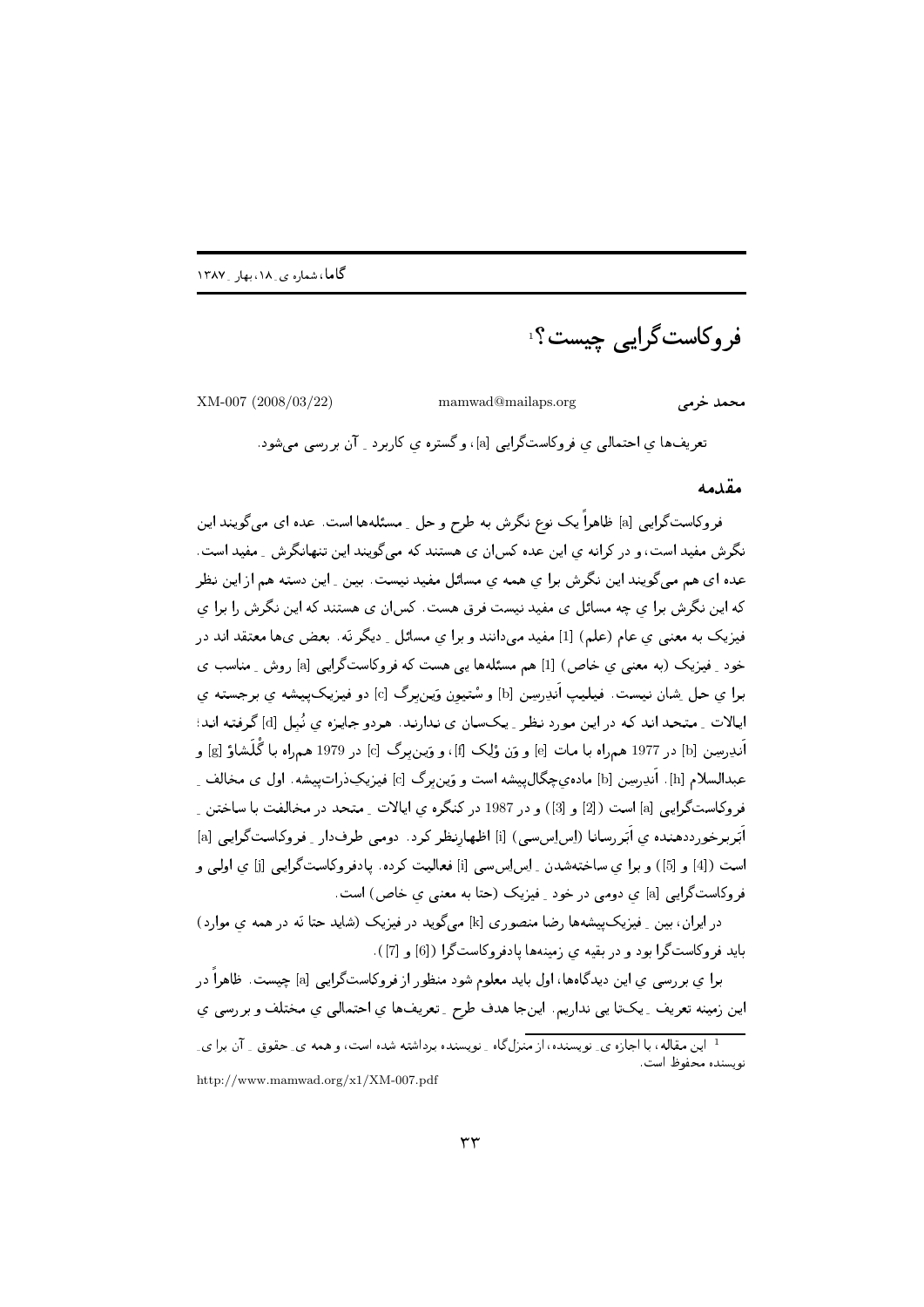گستره ی مفیدبودن ِ فروکاستگرایی [a] یا یادفروکاستگرایی [j] است.

### فروكاستگرايبي و عدد و تجربه  $\overline{\mathbf{0}}$

ابزار ِ بیان ِ یک ادعا (یا نتیجه) چیست؟ ابزار ِ تحقیق ِ ِ درستی ی یک ادعا چیست؟ یک جواب این است. ابزار \_ بيان عدد (رياضيات) است، و تجربه تعيين مي كند ادعا يي درست است يا نَه. البته تجربه باید مستقل از شخص و زمان و مکان تکراریذیر باشد. ضمناً ادعا نباید ناسازگاری ی ریاضی داشته باشد. این ابزارها (عدد و تجربه و ریاضیات) این ویژهگی را دارند که به شخص بستهگی ندارند. شاید این که روش ِ فیزیک این است بدیهی بنماید. برا ی این که معلوم شود چنین نیست (یا نبوده است) می،شود به [8] (فیزیک ِ آریستُتِلیس [1] یا حتا [9] (گفتوگو ی گالیلئو [m]) نگاه کرد. نَه این که در این کتابها عدد (کمیت) نیست (هر چند سبک ِ این کتابها یافتن ِ کمیتها در آنها را دشوار میکند)، اما مقدار ِ ِ زياد ي حرف (ادعا) ديده ميشود كه راه ِ تحقيق ِ شان معلوم نيست، گاه ي معنى يشان هم معلوم نيست. به بيان \_ پاؤلى [n]، اين ادعاها حتا غلط هم نيستند. در برابر \_ اينها پْرينكيييا [10] ي نیوتُن [o] است، که سراسر عدد و استدلال ِ ریاضی است.

از نیوتُن [o] به بَعد، دستِکم متنها ی فیزیکی چنین اند، یعنی از تجربه و عدد و ریاضیات ساخته شده اند. اما همین حالا هم هستند کسان ی که میگویند همه چیز عدد نیست، و وقت ی از تجربه حرف می زنند منظور ِ شان آن تجربه ای نیست که در فیزیک اعتبار دارد (که مستقل از شخص و زمان و مکان است). می شود دو دسته مقوله را از هم جدا کرد. یک دسته آنها یی اند که درستی یا نادرستمی پِشان (مستقل از شخص) معنی دارد و دسته ی دیگر آنها یبی که چنین نیستند. مثلاً این که یک اثر ِ هنری ی خاص خوب است یا بد، در دسته ی دوم میگنجد. گزاره ی زیر را در نظر بگیرید.

تنهاراه ِ بِيانِ و اثبات (يا نقض) ِ ادعاها يبي كه درستي يا نادرستي يشان مستقل از شخص است، عدد و ریاضیات و تجربه است.

اسم ِ این را اصل ِ صفرُم ِ فروکاستگرایی [a] میگذارم.

### فروكاستگرايي و قانون ها ي جهان شمول  $\mathbf 1$

فرض کنید اصل ِ صفر ِ فروکاستگرایی [a] را بپذیریم. در این صورت برا ی توصیف ِ (پیشبینی ی) پدیدهها مدلها (قانونها یی) لازم داریم. آیا قانونها یی که به پدیدهها ی مختلف مربوط اند بی|رتباط با هم اند؟ دلیل \_ منطقی یی نداریم که نتیجه بگیریم این قانونها مستقل از هم اند یا از فقط از یک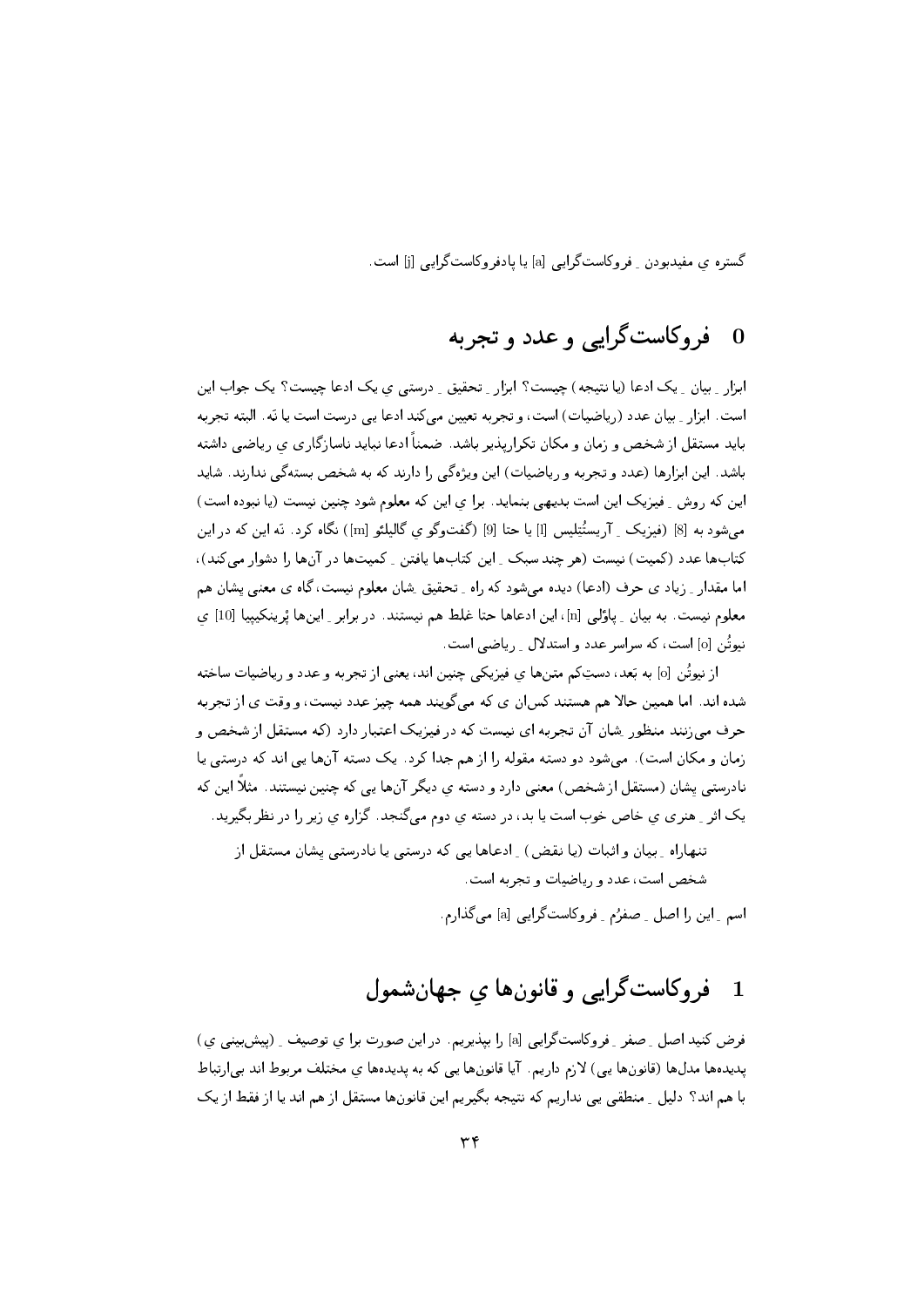قانون (یا تعداد \_ کم ی قانون) ناشی می شوند. اما تجربه ی باز دستِکم از نیوتُن [o] به بَعد این است که مردم نوعاً دنبال ِ این بوده اند که به جا ی تعداد ِ زیاد ی مدل ِ مستقل از هم تعداد ِ کم ی مدل (در بهترین حالت فقط یک مدل، نظریه ی همهچیز) داشته باشند که همه ی پدیدهها را بشود بر اساس ِ آن توجيه كرد. چند مثال:

- a1 ادعا ی نیوتُن [o] این بود که قانونها ی نیوتُن [o] در مکانیک بر همه ی بدیدهها جاکم اند، یعنبی جهانشمول اند. این بخش ی ازیک نظریه ی همهچیز است، اما نَه همه ی آن. با این ۔<br>قانون&ا بخش ِ مکانیک از فیزیک به یک معنی حل شده است. به این معنی که کافی است برهمکنشها (نیروها) را بشناسیم. آن وقت معلوم است برا ی پیش بینی چه معادله ای را باید حل کرد. البته یک نکته باقبی می مانَد و آن این که ممکن است حل ِ این معادله ساده نباشد، یا جواب \_ حاصل همه اَش مفيد نباشد. به اين بر خواهم گشت. صرفِنظر از اين فقط مىمانَد شناختن ِ برهم کنشها، که کار ِ بقیه ی فیزیک (جز مکانیک) است.
- a2 نیوتُن [o] در زمینه ی یافتن ِ برهمکنشها (ی جهانشمول) هم گام ِ مهم ی بر داشت. او برهمکنش ِ گرانشی ی بین ِ دو جرم را معرفی کرد و ادعا کرد شکل ِ این برهمکنش بین ِ زمین و ماه همان شکل ی است که بین ِ زمین و یک جسم ِ افتان در نزدیکی ی آن دیده میشود. ظاهراً حرکت ِ ماه اصلاً شبیه ِ حرکت ِ سقوط ِ آزاد ِ یک سیب نیست، اما نیوتُن [o] نشان داد هردو ی این حرکتها از قانونها ی جهانشمول ِ مکانیک ِ نیوتنی همراه با برهمکنش ِ جهانشمول ِ گرانش به دست می آیند. به دنبال ِ این کار، با استفاده از این قانونها توانستند حرکت ِ جرمها ي منظومه ي شمسي را پيشبيني کنند و اطمينان به نتايج ِ اين پيشبيني چنان بود که وقت ی به نظر رسید حرکت ِ اورانوس با آن چه از پیش بینبی ی مکانیک ِ نیوتنبی نتیجه می شود نمی خوانَد، علت را نَه در نادرستی ی مکانیک ِ نیوتنی، بل که در این دیدند که یک جسم ِ دیگر هست که تا کنون دیده نشده و اثر ِ گرانشی ی آن بر اورانوس باعث ِ این نابهنجاری ی ظاهری شده. لُ وُریه [p] و اَدَمز [q]، با همان مکانیک ِ نیوتنی جا و جرم ِ این جسم (سیاره ی نیتون) را پیش بینی کردند و این جرم را با همان مشخصات ِ پیش بینیشده یافتند.
- a3 پدیدهها ی الکتریکی از مدتها پیش شناخته شده اند. این که بعض ی پارچهها در اثر <sub>-</sub> مالش جسمها ی سبک را می ربایند، و اگر آنها را به بعض ی چیزها نزدیک کنیم بین ِشان جرقه دیده میشود، پدیده ی ناآشنا یی نیست. اما رعدوبرق و صاعقه هم جرقه اند. آیا این پدیدهها ی عظیم به آن یدیدهها ی کوچک مربوط اند؟ فْرانکلین [r] آزمایش ی پیش نهاد که با انجام <sub>-</sub> آن معلوم شد بله.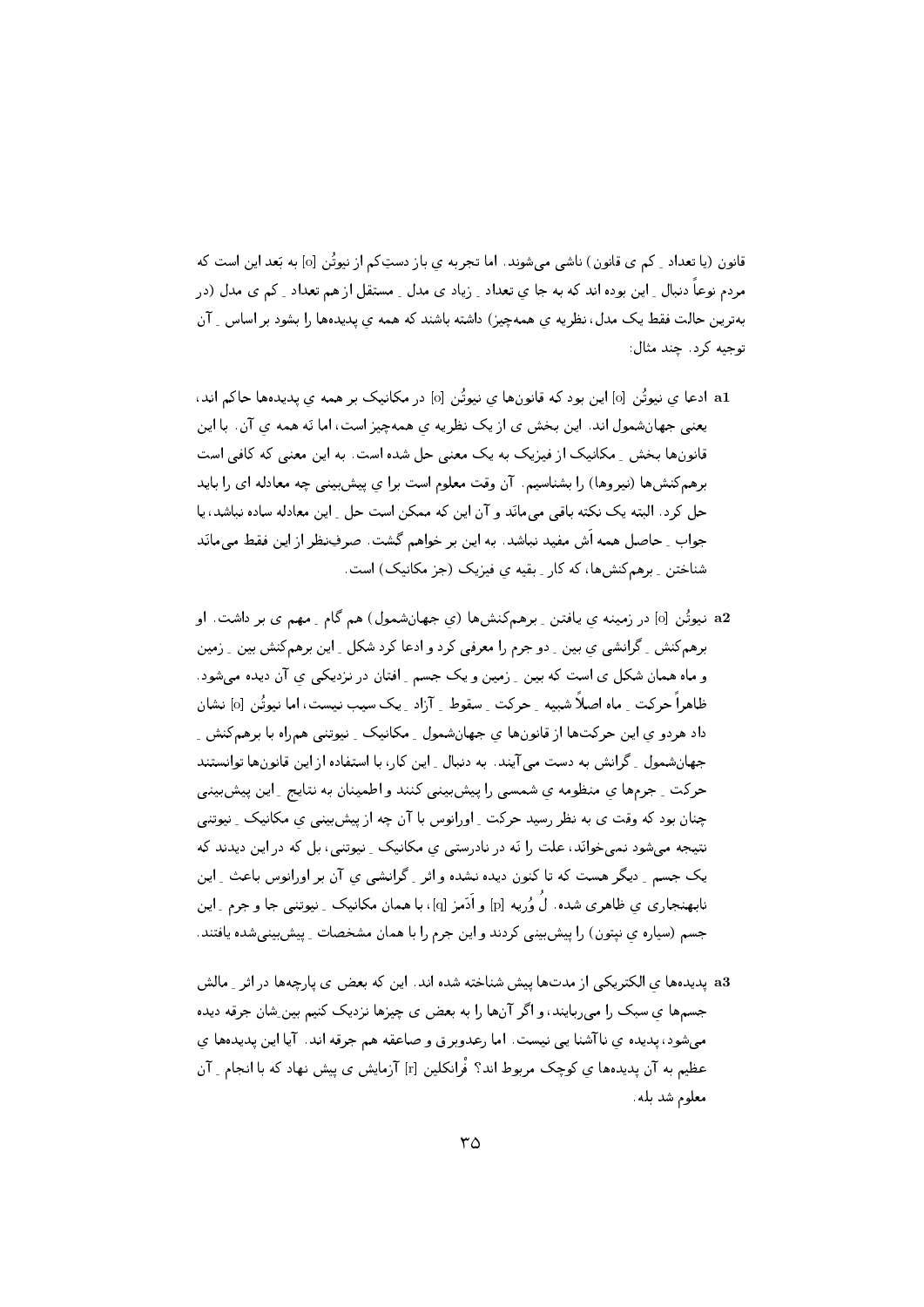- a4 الكتريسيته و مغناطيس تا مدتها يديدهها يبي مستقل از هم تلقى مى شدند. تصور مى شد نيرو ي الکتریکی را بار ِ الکتریکی و نیرو ی مغناطیسی را بار ِ مغناطیسی می سازد. با آزمایش ها ی اُرستِد [s] معلوم شد جريان ِ الكتريكي آثار ِ مغناطيسي دارد و به دنبال ِ آن سرانجام مدل ِ واحد ِ الكترومغناطيس جا ي مدلها ي مستقل ِ الكتريسيته و مغناطيس را گرفت. از نتايج ِ اين یکپیشدن کشف ِ این بود که موج ِ الکترومغناطیسی هست، و نورنوع ی موج ِ الکترومغناطیسی است. به این ترتیب ایتیک هم بخش ی از الکترومغناطیس شد، ضمن ِ این که ساختن ِ موج ِ الکترومغناطیسی مثلاً ارتباط ِ بی سیم را ممکن کرد.
- a5 شیمی علم ی مستقل از فیزیک تلقی میشد، اما بهتدریج روشها یی که در فیزیک (به معنبی ی خاص) [1] به کار میرفت وارد ِ شیمی شد. لَووَزیه [t] پایستهگی ی جرم را بیان کرد، با كارها ي دالتُن [u]، آوًگادرُ [v]، و كانيتسارُ [w]، مدل ِ اتمي ي مدرن پايهريزي شد و سرانجام با كشف ِ الكترون و هسته (كارها ي تـامسِن [x] و رادِرفُرد [y]) مسئله ي شيميي علىالاصول به الکترومغناطیس فرو کاسته شد، هر چند معلوم شد الکترومغناطیس \_ کلاسیک کافی نیست؛ الکترومغناطیس ِ کوانتمی است که بر اتمها حاکم است. با کشف ِ ذرهها ی سازنده ی هسته (پرتون و نوترون) معلوم شد سازهها ی همه ی عنصرها (حدوداً 100 تا) فقط سه نوع ذره اند، الكترون، پرتون، و نوترون.
- a6 شیمی ی آلی متفاوت از شیمی ی معدنی تصور میشد، در این حد که تصور میشد برا ی ساختن \_ مواد \_ آلمي چيز ي به اسم \_ نيرو ي زيستبي [z] لازم است. وُلِر [aa] توانست در آزمایشگاه اوره (یک ماده ی آلمی) را از آمونیم ایزوسیانات (یک ماده ی معدنی) بسازد و در نتیجه این زیستارگرایی [ab] کنار گذاشته شد. حالا کار به اینجا رسیده که پروتئین ی مثل <sub>-</sub> انسولین را هم می شود در آزمایش گاه ساخت.
- a7 مسئله ی این که سازهها ی ماده و برهمکنشها ی بنیادی چه اند، با گرانش و الکترومغناطیس و الکترون و پرتون و نوترون تمام نشد. برهمکنشها ی هستهای کشف شدند و کوارکها یی که سازنده ی پرتون و نوترون اند. با ورود ِ میدانها ی کوانتمی تمایز ِ میان ِ ذرهها و برهمکنشها هم از بين رفت. از اين برهمكنشها، برهمكنشها ي الكترومغناطيسي و برهمكنشها ي هستهای ی ضعیف در قالب ِ برهم کنشها ی الکتروضعیف یکی شدند (همان کار ی که جايزه ي نُبل [d] برا ي وَينبرگ [c]، گُلّشاؤ [g]، و عبدالسلام [h] را آورد). از نتايج ِ اين وحدتبخشی پیشبینی ی وجود \_ نوع ی برهمکنش \_ ضعیف به اسم \_ جریان \_ خنثا بود . این برهم كنش بعداً كشف شد.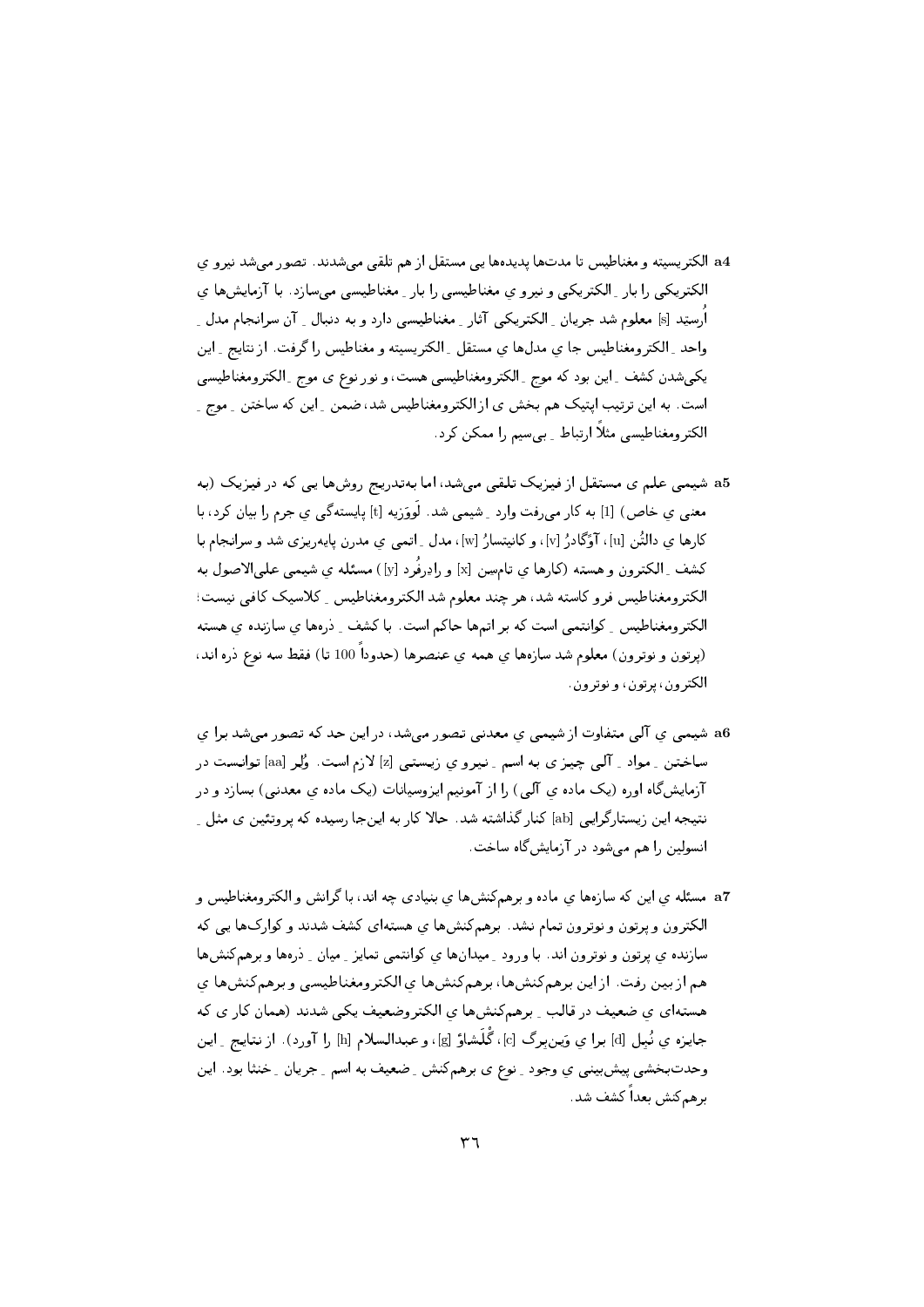a8- ترمودینامیک در قرن <sub>به ن</sub>ورده و تا حد <sub>به</sub> زیاد ی مستقل از یقیه ی فیزیک (یا کمیتها و قانونها ی خاص ِ خود َ ش) پیش رفت. با کارها ی مَکسول [ac]، گیبس [ad]، و بُلتس مان [ae] مکانیک ِ آماری ظهور کرد که قانونها ی ترمودینامیک را از همان مکانیک ِ ِ درات استنتاج می کرد. طبق \_ معمول، از اين يكي كردن نتايج ي هم به دست آمد. قضيه ي افتوخيز\_پاسخ (يا افتوخیز۔تلف) [af] یک ی از این نتایج است.

a9 أين شْتَين [ag] كوشيد گرانش و نسبيت را يكي كند، و نسبيت ِ عام ظاهر شد.

اینها همه مثالها ی موفق ِ فروکاستن ِ پدیدها ی ظاهراَبی ربطبههم به تعداد ِ کم ی قانون ِ جهانشمول است، که ضمناً در همه ي آنها جز کاهش ِ تعداد ِ قانونها جايزهها يي هم به دست آمده، که پیشبینیها ی جدید در مدلها ی فروکاسته است. اما همه ی تلاشها یی که برا ی کاهش ِ تعداد ِ مدلها يا سازهها انجام شده موفق نبوده. چند مثال از موردها ي ناموفق:

- b1 تالِس [ah] معتقد بود منشئ ِ جهان آب است. این نظر، به معنی ی امروزی بی معنی است (یعنی حتا نادرست هم نیست)، چون معلوم نیست چه طور میشود نقض آش کرد و در واقع پیشبینی یی ندارد . اگر هم بخواهیم این طور تعبیر کنیم که آب سازه ای است که همه ی مواد از آن ساخته شده اند، این ادعا نادرست است.
- b2 |تمگرایان \_ قدیم (از جمله دِمُکریتوس [ai]) میگفتند مواد از اتم ساخته شده اند. اما این ادعا هم همان مشکل ِ ابطال ناپذیری ی ادعا ی تالِس را داشت. مدل ِ اتمی یی که امروز به کار می رود، بر خلاف ِ مدل ِ اتمی ی قدیمی پیشبینی دارد.
- b3 ویلیام تامسِن (کِلوین) [aj] کوشید الکترومغناطیس را به یک مدل ِ مکانیکی فرو کاهَد، و نتوانست. ام٫وز تصور ِ ِ رایج کاملاً بر عکس است: پدیدهها ی مکانیکی ی روزمره (اصطکاک، تنشها و کرنشها ی ماده، و ...) جز گرانش را علیالاصول با برهمکنشها ی الکترومغناطیسی توصيف مے كنند.
	- b4 أين شْتَين [ag] كوشيد الكترومغناطيس و گرانش را يكي كند، و نتوانست.
- b5 یس از یک پارچهکردن <sub>-</sub> الکترومغناطیس و برهمکنشها ی هستهای ی ضعیف، بسیار کوشیده اند برهمکنش ِ هستهای ی قوی را هم با این دوبرهمکنش یکپارچه کنند، در چیز ی که به آن مدل ِ وحدت ِ بِزرگ میگویند. این کوششها موفق نبوده. از آن ناموفقتر کوشش برا ی واردکردن \_ گرانش به اين مجموعه بوده، که هنوز مسئله ي کوانتمي کردن َ ش هم حل نشده .

با این همه، تجربهها ی فروکاستن ِ پدیدهها ی گوناگون به تعداد ِ کم ی قانون ِ جهانشمول موفقیتها ی زیاد ی داشته، هم از این نظر که این فروکاهشها شدنی بوده اند و هم از این نظر که این فروکاهشها پی آمدها ی مفید ی داشته اند، به این معنی که به دنبال ِ هر فروکاهش ی پیشبینیها ی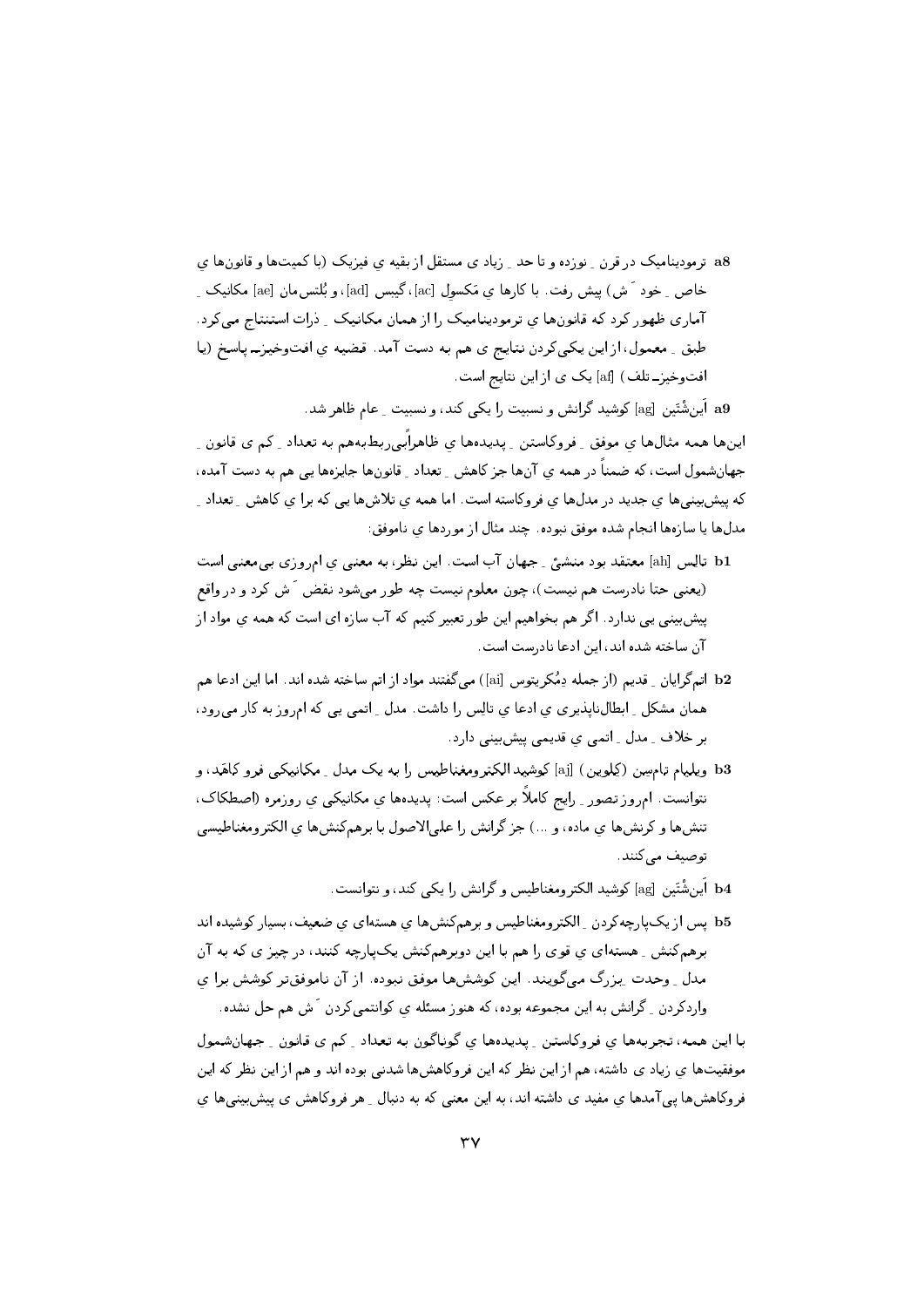جدید ی ممکن شده. اینها ثابت نمی کنند که این روش موفق خواهد بود، اما برا ی این کافی بوده اند که بعض ی ها گزاره ی زیر را پیدیرند.

همه ی پدیدها یی که مستقل از شخص قابل بیان اند را می شود بر اساس ِ تعداد ِ کم ی قانون \_ جهانشمول (در بهترين حالت بر حسب \_ فقط يک مدل، نظريه ي همهچيز) توصیف (پیش بینی) کرد.

اسم ۔ این را اصل ۔ اول ۔ فروکاست گرایبی [a] میں گذارم.

# 2 فروکاستگرایی و پدیدهشناخت

این که همه ی پدیدهها را بشود بر حسب ِ تعداد \_ کم ی قانون \_ جهانشمول توصیف کرد، شاید خوب باشد اما همیشه راه ـ عملی یی برا ی حل ـ مسئله نمی دهد. حرکت ـ یک توده ی ماکروسکیی را در نظر بگیرید. این توده از مرتبه ی  $10^{24}$  دره دارد که با هم برهمکنش ِ الکترومغناطیسی دارند. ظاهراً برهمکنش ِ الکترومغناطیسی را در سطح ِ بنیادی میشناسیم. اما این برا ی آن که واقعاً بشود جا ی تکتک ِ این درهها را تعیین کرد کافی نیست، دستِکم فعلاً کامپیوتر ی نداریم که آنقدر قوی باشد که از پس ِ این کار بر آید. برهمکنشها ی هستهای را که وارد کنیم (یعنی از مقیاس ِ ملکول و اتم به مقیاس ِ سازهها ی اتم و هسته برویم) وضع از این هم بدتر میشود. تازه فرض کنید این محاسبات انجام شد. آیا نتیجه ی این محاسبات مفید است؟ در بررسی ی حرکت ِ یک توپ ِ فوتبال، هدف مثلاً این است که ببینیم توپ از خط <sub>-</sub> دروازه میگذرد یا نَه. این که تکتک <sub>-</sub> ذرهها کجا یند مهم نیست. یک راه این است که به جا ی توپ یک نقطه ی مادی (مرکزجرم ِ توپ) را به کار ببریم. در این حالت وضعیت ِ ِ سیستم با سه مختصه توصیف می شود . با این مدل می شود چیزها یی از حرکت ِ توپ را بهدرستی توصیف کرد، از جمله سقوط ِ ِ توپ در میدان ِ ِ گرانش ِ ِ زمین را. اما حرکت ِ ِ تابدار ِ ِ توپ را نمی شود با این مدل توضیح داد . اگر به جا ی نقطه ی مادی یک جسم ِ صلب به کار ببریم وضع بهتر میشود. در این حالت سیستم با یک حرکت ِ انتقالی (حرکت ِ مرکزجرم) و یک چرخش توصیف میشود، با جمعاً شش مختصه. با واردکردن ِ ترمودینامیک و کشسانی ی توپ باز هم پیش بینیها دقیقتر می شوند، البته به این قیمت که محاسبه سختتر می شود.

یک مثال ِ دیگر حرکت ِ جسمها ی منظومه ی شمسی است. در مسئله ی حرکت ِ سیارهها، در گام \_ اول سیارهها و خورشید را نقطه ی مادی، و خورشید را ساکن می گیرند، فقط برهم کنش \_ گرانشی را در نظر میگیرند، و از برهمکنش <sub>-</sub> گرانشی ی سیارهها با هم چشم می پوشند. به این ترتیب قانونها ی کِیلِر [al] نتیجه می شود، که حرکت ِ سیارهها را به تقریب توصیف می کند. این تقریب شاید برا ی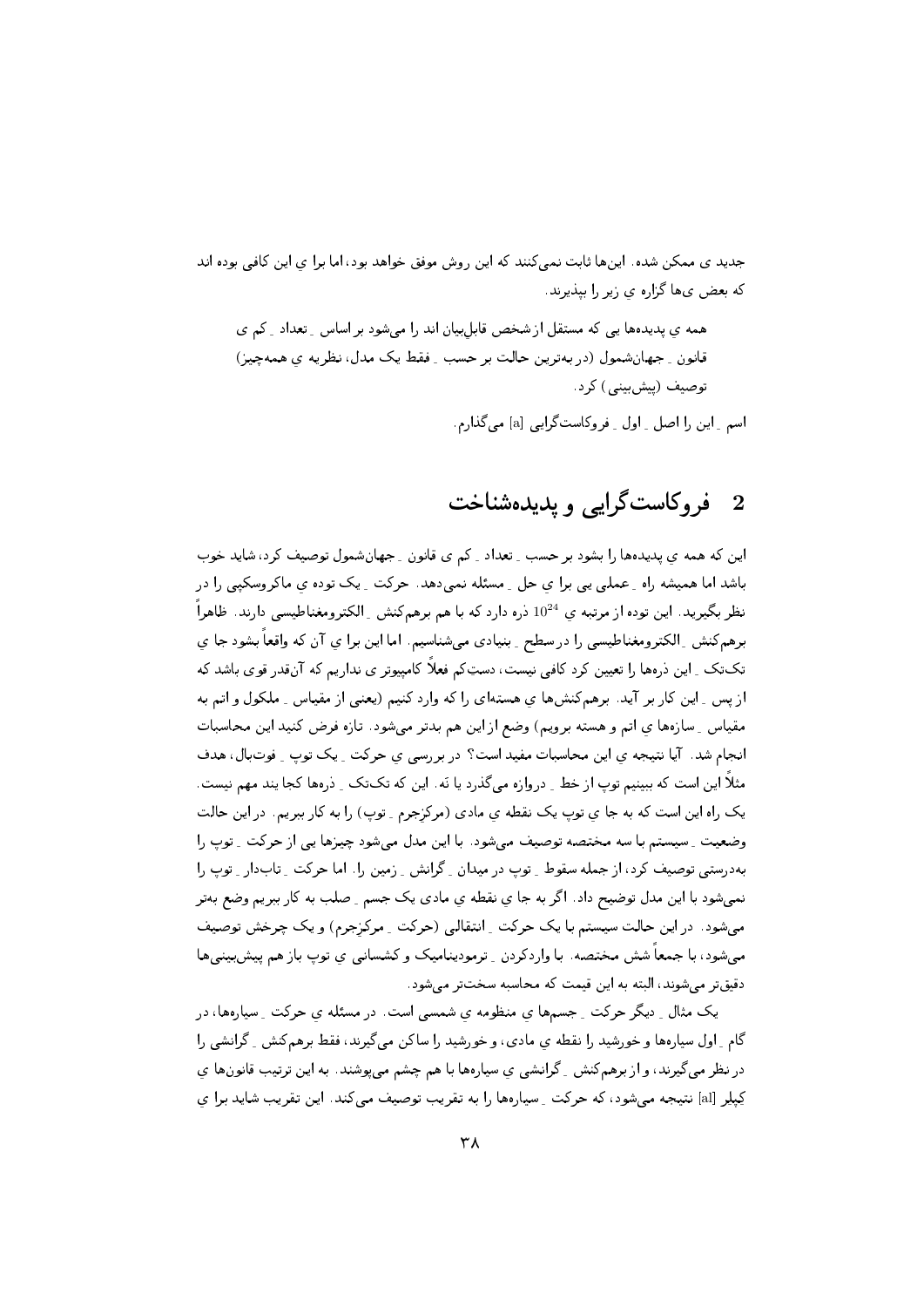تجربهها ی قرن 17 خوب باشد، اما برا ی مشاهدهها ی قرن 19 کافی نیست. برا ی نتایج ـ بهتر مے شود اثر 5 سیارہھا ہر ھم را وارد کرد، و اپن را در نظر گرفت که خورشید ساکن نیست. از حل 5 معادلهها ی متناظر نتایج ِ دقیقتر ی به دست می آید، اما به این قیمت که حل ِ این معادلهها بسیار سختتر از حل \_ معادلهها ي اول است. همه ي اينها را هم كه به حساب آوريم باز ناسازگاري يي بین \_ تجربه و محاسبه ی حاصل از مکانیک \_ نیوتنی می مانَد، که با نسبیت \_ عام رفع می شود.

اگر بخواهیم پدیده ای مثل ِ پیشرروی ی اعتدالین در زمین را توصیف کنیم، باید نقطهایبودن ِ زمین را کنار بگذاریم. در این مورد تقریبکردن \_ زمین با یک جسم \_ صلب که با جرم و تانسور \_ لختبي ي دورانبي پَش مشخص مي شود نتيجه ي خوب ي مي دهد. در مورد \_ کشندها وضع از اين هم پیچیدهتر است: اگر زمین را با یک کره تقریب کنیم طرح ِ کلبی ی جذرومد (این که در جهت ِ نزدیک به ماه و در جهت <sub>-</sub> دور از آن مد داریم و در جهتها ی عمود بر این راستا جذر) بهدرستی نتیجه میشود، اما این که کشندها در بعض ی رودها بسیار بیشتر است تا در اقیانوس نَه . برا ی توصیف ِ دقیقتر جزئیات ِ ویژهگیها ی سطحی ی زمین لازم است.

برا ي حرکت \_ يک ماهواره دور \_ زمين، اگر زمين و ماهواره را نقطهاي بگيريم و از اثر \_ بقيه ي جسمها چشم بپوشیم، مثلاً معلوم میشود ماهواره ای که در مدار ی استوایی به شعاع \_ 000 km دور \_ زمین میچرخد، نسبت به زمین ثابت میماند. اما اگر نقطهاینبودن (یا کرویمتقارننبودن) \_ زمین را در نظربگیریم و جسمها ي ديگر را هم به حساب آوريم، تصحيح ي به نتيجه ي قبلي به دست مي آيد، که بر اساس 15ن این ماهوارهها ی زمینثابت نسبت به زمین واقعاً ثابت نمی،مانند بل که بهکندی جابهجا می شوند. باز اینها بر اساس ِ مکانیک ِ نیوتنی است. برا ی توصیف ِ دقیقتر باید نسبیت ِ عام را هم در نظر بگیریم. سیستم ِ مکان یابی ی سراسری (جی پی[س) [am] بر اساس ِ ماهوارهها یی کار میکند که زمینثابت نیستند. در این سیستم مکان یابی به این ترتیب انجام میشود که زمان \_ حرکت \_ سیگنالها ی رادیویی از این ماهوارهها به نقطه ی موردِنظر را میسنجند. تعیین ِ موقعیت وابسته به این است كه مكان \_ ماهوارهها با دقت \_ بسيار زياد معلوم باشد. اينجا هم برا ي رسيدن به دقت \_ موردِنظر باید نسبیت ِ عام را در نظر گرفت.

روش ِ نگرش به همه ی این مسئلهها این است که از تعداد ِ بسیارزیاد ی پارامتر که سیستم را مشخص میکنند تعداد که ی پارامتر ـ مئثر انتخاب میشود و به جا ی معادلهها ی اولیه (معادلهها ی حاصل از قانونها ی جهانشمول) معادلهها یی پدیدهشناختی به کار میرود که حل شان سادهتر است. هر چه تقریب ِ بهتر ی لازم باشد، تعداد ِ پارامترها ی درگیر را بیشتر می کنند و معادلهها ی پیچیدهتر ی به کار می برند که به معادلهها ی اولیه نزدیکتر اند:

برا ی حل ِ هر مسئله، از پارامترها ی درگیر تعداد ی پارامتر ِ مئثر انتخاب میشود و در صورت ِ لزوم به جا ی معادلهها ی اولیه معادلهها یی سادهتر (پدیدهشناختی) به کار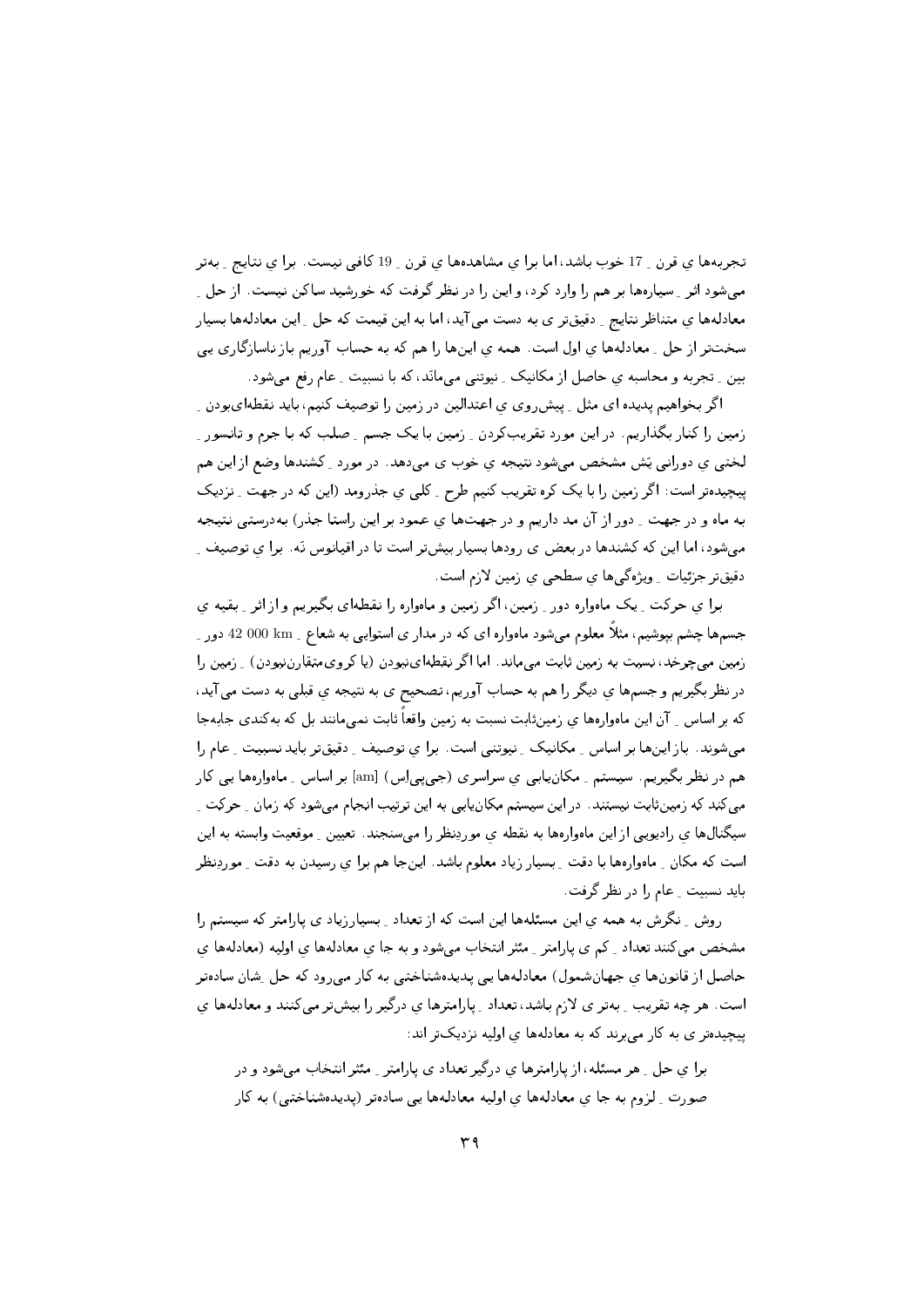می رود. سیستم را تا آنجا که می شود (که نتایج در حد ِ دقت ِ موردِنظر درست باشند) سادہ مے کنند.

اسم ۔ اپن را اصل ۔ دوم ۔ فروکاست گرایبی [a] می گذارم. نیوتُن [0] به هرسهمعنی فروکاستگرا بود: در ادعاها پَش تجربه و ریاضیات را به کار می پُرد، ادعا می کرد همان گرانش ی که افتادن <sub>به</sub> یک سیب بر زمین را تعیین می کند حرکت <sub>به</sub> ماه دور <sub>بر</sub>زمین را هم تعیین می کند، و برا ی بررسی ی حرکت ِ یک سیاره در منظومه ی شمسی مدل ِ سادهشده ای به کار برد که در آن اثر ِ سیارهها ی دیگر را کنار میگذاشت و خورشید و آن سیاره را نقطهای میگرفت.

## چرا فروكاست گرايه ؟ 3

کسان ی هستند (و فکر میکنم کم هم نیستند) که فروکاستگرایی [a] را نمی پذیرند، یا میگویند نمی پذیرند. این نیذیرفتن ممکن است نیذیرفتن ِ هر یک از سه معنی ی (یا اصل ِ ) فروکاستگرایی [a] ىاشد.

#### اصل ۔ صفرُم 3.0

بعض ي ها به اصل \_ صفرُم عددزده گي مي گويند . مي گويند همهچيز را نمي شود با عدد سنجيد، همهچيز صفر و یک نیست (یا همهچیز سیاه و سفید نیست بل که خاکستری است).

اما ادعا ي اصل \_ صفرُم اين نيست كه همه چيز عدد است؛ اين است كه ادعاها يي كه درستي يا نادرستبی پشان مستقل از شخص است بدون <sub>-</sub> عدد معنبی ندارند. قطعه ی موسیقبی ی A را در نظر بگیرید. این که A خوب است، ادعا یی مستقل از شخص نیست: ممکن است یک ی A را دوست داشته باشد و یک ی نَه . و این دونفر نمیتوانند نظر ِشان را به هم ثابت کنند. اما این که مثلاً طیف ِ بس آمد یا شدت <sub>ـ</sub> A چیست بر اساس <sub>-</sub> عدد قابل بیان است و همه در باره اَش توافق دارند. البته ممکن است زمان ی مدل ی (عددی) برا ی این بار آید که قطعهها یی که مردم (یا بعض ی از مردم) به آنها خوب میگویند طیف ِ شدت یا بسآمد ِ شان چه ویژهگی یی دارد. همین حالا هم مدلها ی خام ی از این گونه هست، مثلاً این که اگر بس آمدها ی موجود نزدیک ِ مضربها ی صحیح ی (با عددها ی کوچک) از یک بس آمد \_ پایه نباشند، قطعه به نظر \_ مردم گوشنواز نمي آيد.

جا یی که خپل یها به اصل ِ صفرُم ایراد می گیرند در تصمیمگیر یها است. می گویند به این شکل تصمیمگیریها مکانیکی میشود و کار ِ تصمیمگیری را یک آدم ِ غیرمتخصص هم میتواند انجام دهد. مثلاً در ارزیابی ی گروهها ی مختلف و مقایسه ی آنها میگویند اگر این کار با عدد و یک مدل ِ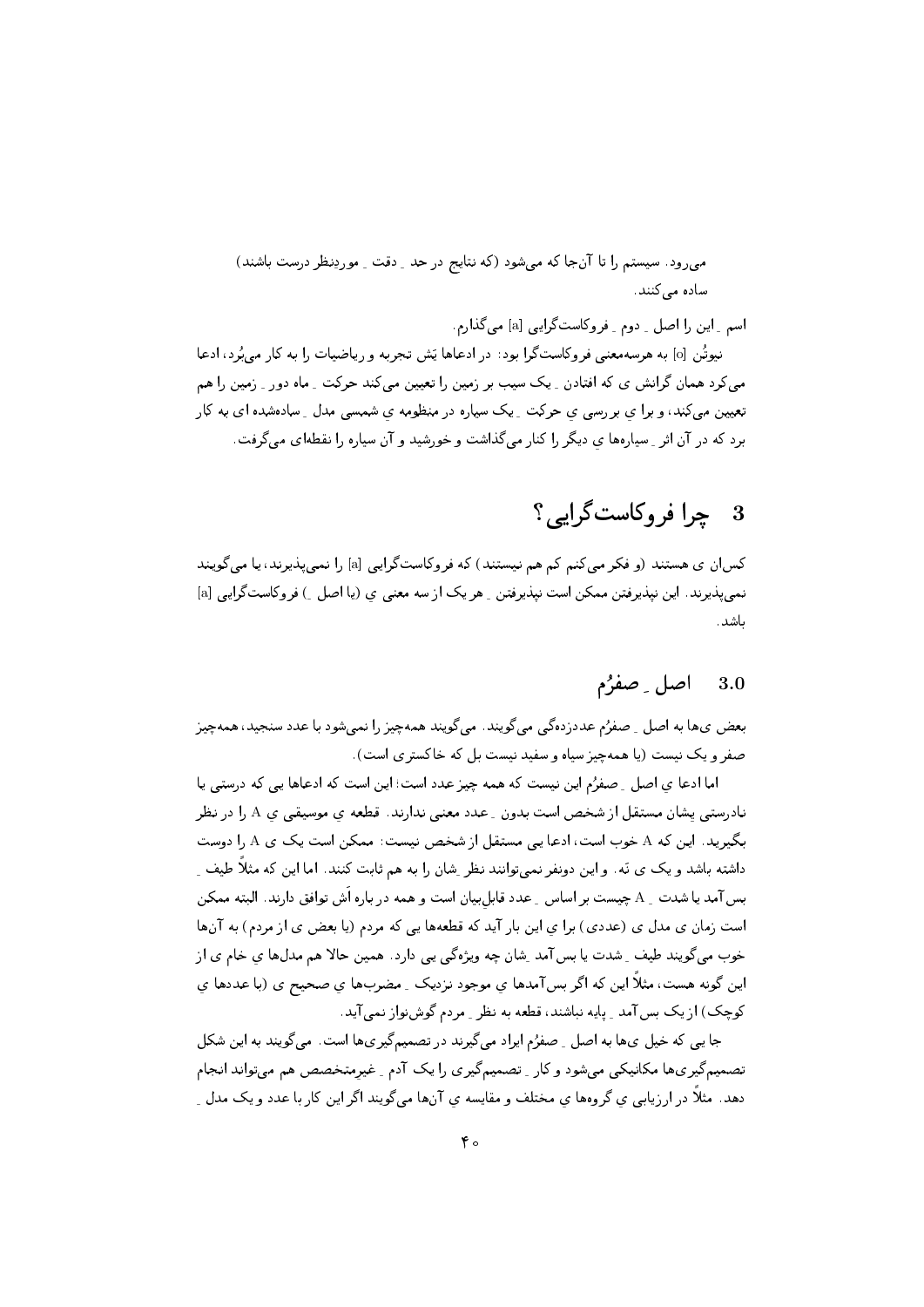ازیپشتعیینشده شدنی بود، یک منشی ی غیرمتخصص هم میتوانست این کار را بکند. نکته اینجا است که هر تصمیمگیری یی واقعاً انتخاب بین ِ صفر و یک است. این که فلان کار انجام شود، یا نشود. هر مقایسه ای بین \_ چند چیز در واقع مرتبکردن \_ آن چند چیز است. وقت ی چند چیز را مرتب میکنیم، داریم به آنها عدد نسبت میدهیم حتا اگر متوجه نباشیم. سادهترین راه برا ی عددنسبتدادن این است که عدد <sub>-</sub> متناظر با یک چیز را رتبه ی آن چیز بگیریم. وقت ی در مقایسه چند پارامتر مهم میشود، ممکن است این ترتیب ِ ساده برا ی تکتک ِ پارامترها کارا نباشد. مثلاً در یک مدل ِ ساده برا ي تعيين \_ چاقي و لاغري ي آدمها جرم و قد شان مهم است. بين \_ آدمها يي با قد \_ يکسان، هر چه جرم بیش تر باشد شخص چاق تر است. بین ۱ آدمها ی با جرم ۱ یکسان، هر چه قد بیش تر باشد شخص لاغرتر است. حالا فرض کنید یک گروه آدم اند که هم بر حسب ِ قد و هم بر حسب ِ جرم مرتب شده اند (با همان ترتیب ِ ساده ی رتبه). آیا با این اطلاعات می شود آنها را بر حسب ِ چاقی هم مرتب کرد؟ نَه. باید یارامتر ِ چاقی را بر حسب ِ پارامترها ی قد و جرم تعریف کنیم و خود ِ قد و جرم را هم در مورد ِ این آدمها بدانیم تا بشود آنها را بر حسب ِ چاقی مرتب کرد. ممکن است اگر بین ِ دو آدم مثلاً اختلاف ِ قد زياد و اختلاف ِ جرم كم باشد، آنها را مثل ِ دو آدم ِ همجرم به حساب آوريم و ترتیب ِ چاقی یشان را با ترتیب ِ قد ِشان تعیین کنیم. اما اگرچنین (یا بر عکس) نباشد، راه ی جز تعریف ِ پارامتر ِ چاقبی بر حسب ِ قد و جرم و سنجش ِ قد و جرم نمیِمانَد. حتا اگر کس ی تعداد ی آدم را بر حسب ِ چاقبی مرتب کند، با استفاده از ترتیب ِ او میشود تابع ِ چاقبی را تعیین کرد. کافی است هر آدم را با یک نقطه در صفحه ی جرمــ قد مشخص کنیم. نقطهها یی که چاقی ی یکسان ی دارند خمها يي را مشخص مي كنند كه خمها ي تراز ٍ تابع ٍ چاقي اند. به اين ترتيب تابع ٍ حِاقي (از نظر \_ آن  $f$  مرتبکننده) تا حد ِ یک تابع ِ ترکیبی مشخص میشود. این یعنی ممکن است تابع ِ چاقی را بگیریم یا  $F$ ، اما رابطه یِ این دوتابع با هم این است که  $F$  برابر ِ  $(g\, \sigma f)$  است، که  $g$  یک تابع ِ یکنوا است. تا جا یی که به مرتبکردن مربوط میشود، این دوتابع فرق ی با هم ندارند. ممکن است به نظر برسد تعیین ِ این تابع ِ چاقی کمک ی نمی کند. اما اگر این تابع معین باشد هر کس ی می تواند آدمها ی یک گروه را بر حسب ِ چاقی پشان مرتب کند، و نتیجه ی حاصل هم مستقل از زمان است. یعنبی مقایسه ی آدمها مستقل از شخص و زمان میشود. یک معیار از این نوع شاخص ِ جرم۔ بدن (بی اِم آی) [an] است، که برابر است با جرم بر حسب ِ کیلوگرم تقسیم بر مجذور ِ قد بر حسب ِ متر.

به این ترتیب، ما در تصمیمگیریها و مقایسهها واقعاً عدد به کار میبریم، اما شاید ناخودآگاه و به شکل ی غیرقابلانتقال به دیگران. همین است که تصمیمگیریها را شخصگرا میکند. حالا چرا با عدد مخالفت می شود؟ چیزها یی که به نظر \_ من می رسد یک ی این است که مخالفان نمی دانند واقعاً دارند عدد به کار میبرند (چه بخواهند و چه نخواهند)، و دیگر این که عددیکردن قدرت را از تصمیمگیرنده می گیرد . ممکن است شخص ِ تصمیمگیر بخواهد برا ی کار ی از بین ِ یک گروه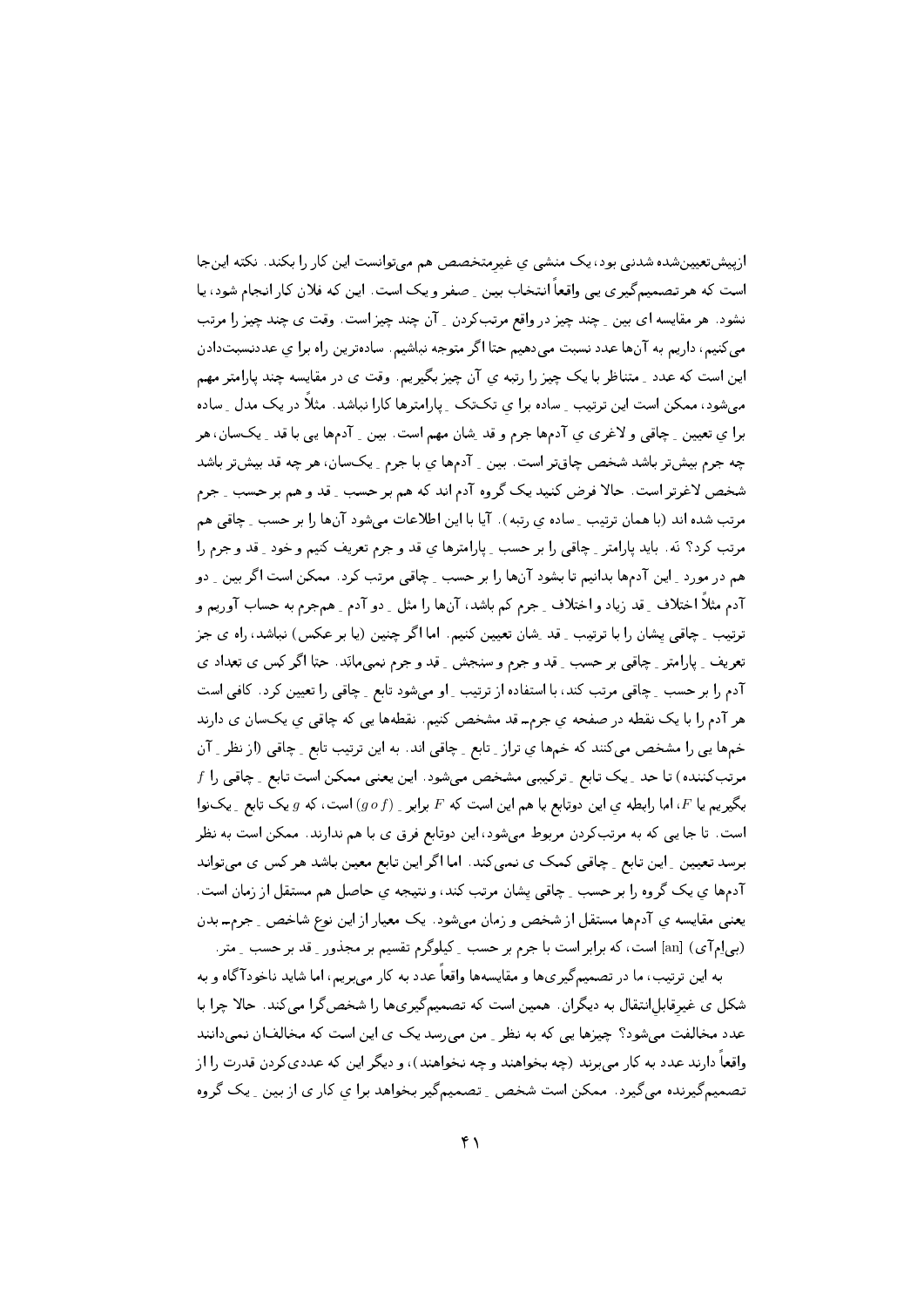یک آدم ِ خاص را انتخاب کند، اما علت ِ انتخاب َ ش شخصی باشد. این علت ِ شخصی (مثلاً خویش|وندی) را بهسادهگی نمیشود وارد \_ تابع ی کرد که در دست رس \_ همه است . این گفته که همه چیز عدد نیست راه ی برا ی فرار از نتیجه ای است که مطلوب ۱ آدم نیست و علت ۱ مطلوبنبودن آش را نمیشود علنی کرد. این که هزینه ی عملیات ِ نظامی ی ایالات ِ متحد در افغانستان و عراق از مرتبه ی هزار میلیارد دلار باشد [11] و در همان حال چند میلیون دلار هزینه ی انجام ِ یک آزمون در ايالات ِ متحد برا يِ مقايسه يِ سطح ِ دانشآموزان ِ اين كشور با كشورها ي ديگر زياد ارزيابي شود [12]، بعید است نتیجه ی مدل ِ عددی یی باشد که بشود آن را علنی کرد. سادهتر این است که گفته شود این قبیل چیزها ظرافتها یی دارند که عددبردار نیستند.

استفاده از عدد و سنجش، مرتباً در زمینهها ی بیشتر ی رایج میشود. یک مثال ورزش است. آنها یی که مسابقهها ی فوتبال را دنبال میکنند شاید توجه کرده باشند که ادارهکردن ِ این مسابقهها، و نیز دادهها ی مربوط به آنها، نسبت به مثلاً ده سال پیش خیل ی کمیتر شده. این که برا ی یک ضربه ي آزاد داور فاصله ي مدافعها از جا ي توپ را با قدم تعيين كند و نَه با چشم، كاملاً عادي شده. این که برا ی یک مسابقه کسر ی از زمان که توپ در اختیار ِ یک تیم است، مسافت ی که بازي كنها مىدوند، تعداد \_ پاسها ي موفق و ناموفق، سرعت \_ توپ در يك شوت، و مانند \_ آن ذكر شود کاملاً عادی است. و مثلاً وقت ی معلوم شود مسافت ی که بازیکن(ها میدوند، در یک مسابقه در اروپا خیل ی بیش از چیز ی است که در آسیا دیده می شود، کس ی از این شگفتزده نمی شود که در مسابقه ای که یک طرف َ ش یک تیم ِ نوعی ی اروپایی و یک طرف َ ش یک تیم ِ نوعی ی آسیایی است انتظار می رود طرف ِ اروپایی برنده شود.

يک نتيجه ي اصل \_ صفرُم \_ فروکاستگرايي [a] سادهکردن و دسترسپذيربودن \_ مدلها است، و آنها یی که قدرت ِ زیاد ی دارند از این خوشش ِشان نمی آید و بیشتر طرفدار ِ پیچیدهکردن اند تا همه چیز در دست رس ِ همه نباشد. تلاش برا ی حفظ ِ هُزاورش (واژهها یبی که نگارش ِ شان با تلفظ ِ شان فرق دارد) هم شايد از همين مقوله باشد.

#### اصل اول  $3.1$

از ایرادها یے, که بر اصل ِ اول می گیرند، این است که از کجا معلوم این اصل درست باشد. چنان که از واژه ی اصل بر می آید، اصل ِ اول (و بقیه ی اصلها) را نمیشود ثابت کرد. چیز ی که هست، گستره ی اعتبار <sub>-</sub> این اصل (در نظر <sub>-</sub> دانشپیشهها ی حرفهای) مرتباً بیشتر شده. حالا بعید است زیستشناس ِ جدی یی باشد که در این که قانونها ی حاکم بر بدن ِ موجودات ِ زنده همان الكترومغناطيس و مانند \_ آن اند شک کند. اين را با وضع \_ ابتدا ي قرن \_ 19 مقايسه کنيم که تصور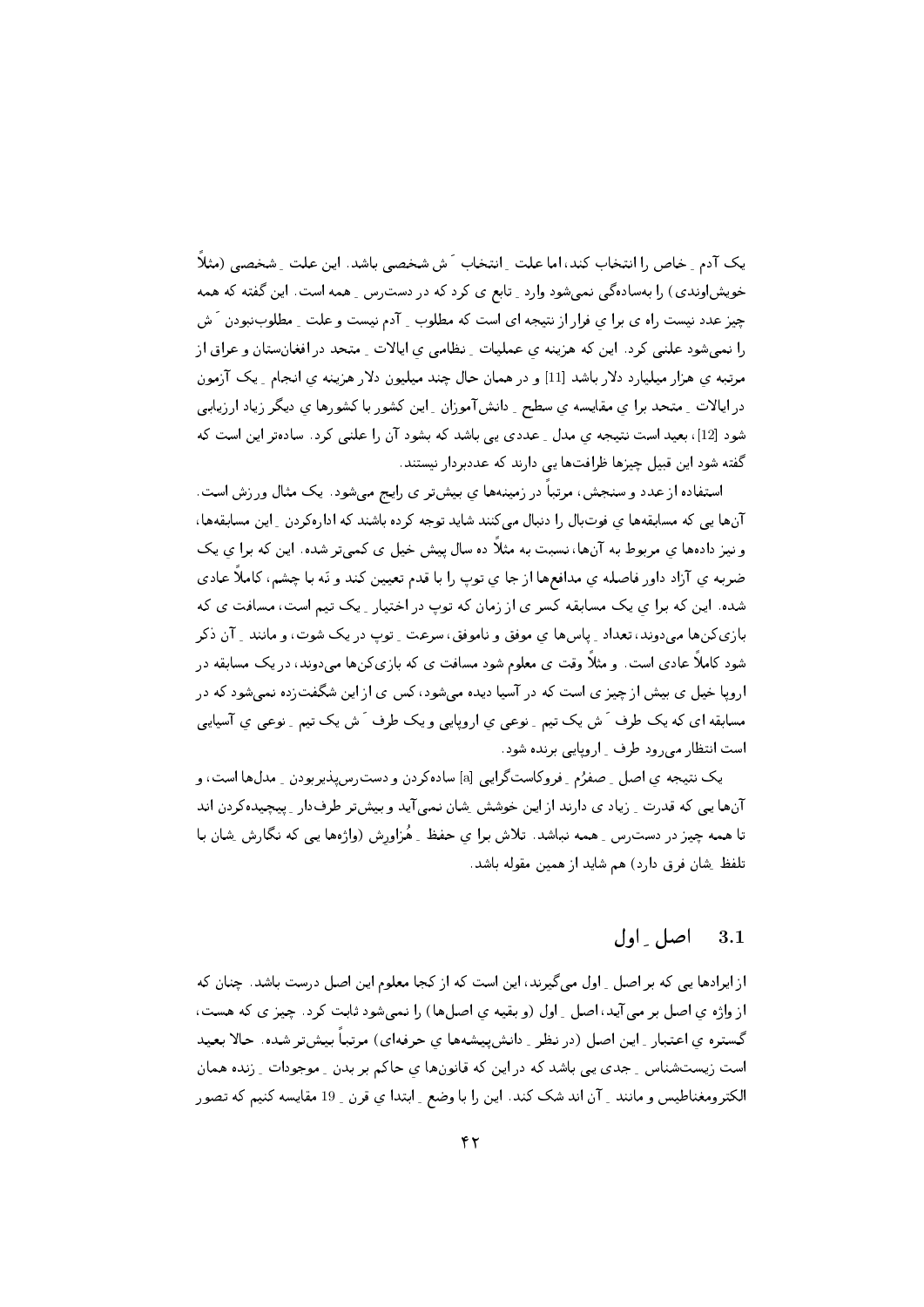مبیشد برا ی ساختن ِ مواد ِ آلبی به اصطلاح نیرو ی حیاتبی [z] لازم است. البته این تجربه که گستره ی اعتبار <sub>-</sub> این اصل مرتباً بیشتر شده و برگشتگاه ی هم در کار نبوده (یعنی موضع ی نبوده که این اصل آن را تسخیر کرده باشد و بعد پس بدهد) ثابت نمی کند این اصل درست است. اما این تجربه نشان میدهد پذیرش ِ این اصل موفق بوده. از جمله این که جستوجو ی قانونها ی جهانشمول جایزه (پیشبینی ها ی جدید) داشته است. به نظر می رسد فعلاً مرز <sub>-</sub> گستره ی اعتبار <sub>-</sub> قطعی ی این اصل مرز ِ زیستشناسی و انسانشناسی (روانشناسی، جامعهشناسی، ...) است. البته فیزیک پیشهها ی جدی هم می،دانند که دستِکم فعلاً مثلاً پیش بینی ی رفتار پیک ببر بر اساس پرهمکنشها ی الكترومغناطيسي ي دروها ي سازنده ي آن و محيط آش عملي نيست.

اینجا است که به اشکال ِ دیگر ی می٫سیم که بر این اصل می گیرند: این اصل شاید درست باشد، اما غیرعملی است؛ در سیستمها ی پیچیده قدرت ِ پیش بینی نمی دهد. به نظر آم این اشکال هم به این اصل وارد نیست. ادعا ی اصل ِ اول این است که همه ی مسئلهها علیالاصول به تعداد ِ کم ی قانون ِ جهانشمول فروکاسته می،شوند، نَه این که فعلاً همه ی مسئلهها ی عملی را می،شود (یا خوب است) با استفاده ی مستقیم از آن قانونها حل کرد.

فکر میکنم بعض ی از آنها یی که به طرفداری یا مخالفت با اصل ِ اول ِ فروکاستگرایی [a] بـا هـم بـحث مـىكـنـنـد، گـاه ي بـحث ِشان را كـه در واقـع سـر \_ چيـز \_ ديـگـر ي است در قـالـب \_ فروكاستگرايبي [a] بيان ميكنند. بحث ِ اَندِرِسِنِ [b] و وَين برگ [c] با هم مثال ي از اين نوع است. مثلاً، در سیستمها ی پیچیده هم برهمکنش ی جز برهمکنشها ی بنیادی (در واقع در بیش تر \_ موارد فقط الکترومغناطیس) وارد نمیشود، هر چند پدیدهها یی مثل ِ گذارفاز فقط در سیستمها یی دیده میشود که تعداد ِ زیاد ی ذره دارند، ولی لازم نیست گذارفاز را به شکل ِ یک قانون ِ اضافی وارد کنیم. اساساً کار ِ مکانیک ِ آماری همین است، که پدیدهها ی جدید ِ مربوط به سیستمها ی بس(رهای را از قانونها ی بنیادی یی که بر همه ی سیستمها حاکم اند استنتاج کند. پذیرش ِ این برا یَم دشوار است که فیزیکپیشه ی برجسته ای مثل <sub>-</sub> اَندِرسِن [b] این را نداند. و یذیرش <sub>-</sub> این هم برا یَم دشوار است که فیزیک پیشه ی برجسته ای مثل <sub>-</sub> وَین برگ [c] نداند مکانیک <sub>-</sub> آماری (هر چند روش باشد نَه قانون ِ بنیادی) برا ی استنتاج ِ پدیدهها ی بس(رهای لازم است. حتا پذیرش ِ این هم برا یَم دشوار است که اَندِرسِن [b] و وَین برگ [c] ندانند که آن دیگری هم چیز ی را که این یکی میگوید میفهمد. پس بحث سر ِ چیست؟ چرا یک ی میکوشد اهمیت ِ آموختن (یا کشف) ِ قانونها ی بنیادی را کم کند به این بهانه که سیستمها ی بس ذرهای متفاوت اند، و دیگری میکوشد اهمیت \_ آموختن (یا کشف) ِ قانونها ی بنیادی را زیاد کند به این بهانه که جز اینها چیز ی بر پدیدهها حاکم نیست؟ نظر ِ من (که شاید بدبینانه بنماید) این است که بحث ِ واقعی این نیست. این دونفر نماینده ی دو زمینه ی پژوهشی اند. هر یک می کوشد تئمین کنندهها را به پژوهش - موردِعلاقه اَش جلب کند، و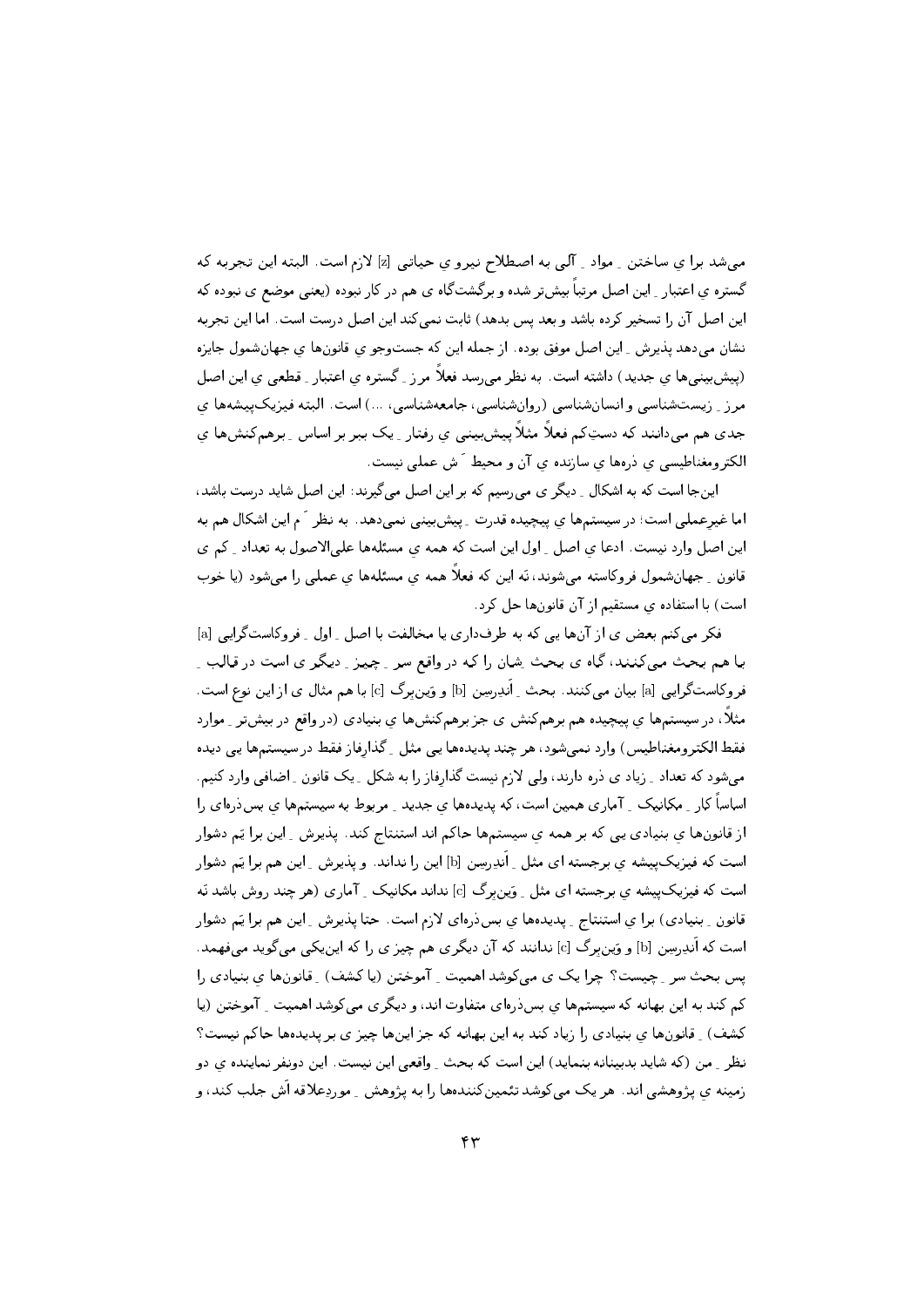چون منابع ِ بالقوه بی پایان نیستند، جذب ِ بودجه ی بیشتر برا ی یک زمینه به معنی کاهش ِ بودجه در یک زمینه ی دیگر است. این دوفیزیک پیشه ی برجسته هم (مثل ِ خیل ی آدمها ی دیگر) استدلالها یی میتراشند که امکانات را به زمینه ی موردِنظر شان برانند، و البته چون دنبال ِ این اند که به نتیجه ی مطلوب ِشان برسند استدلال ِ عددی (اصل ِ صفرُم) را کنار میگذارند (بر خلاف ِ آن چه در کار ِشان به عنوان ِ فیزیکپیشه انجام میدهند) و به همین خاطر نتایج ِ متفاوت ی به دست می آورند. البته شاید اگر هزینه ی 1000 میلیارددلاری ی جنگ در عراق و افغانستان را با هزینه ی چندمیلپارددلاری ی اِس اِس سی [i] مقایسه می کردند، به این نتیجه می رسیدند که دعوا ی اصلی بین ِ اًندرسن [b] و وَين برگ [c] نيست بل كه بين \_ اين دونفر (در يک طرف) و يک گروه \_ ديگر است.

یک انگیزه ی دیگر <sub>-</sub> مخالفت با اصل <sub>-</sub> اول، باز انگیزه ی آدمها ی قدرتمند ی است که ترجیح می دهند با استدلال دیگران را قانع نکنند، شبیه \_ همان انگیزه ای که این آدمها در مخالفت با اصل \_ صفرُم دارند. این که فلان مدل اینجا کار نمیکند، ممکن است بهانه ی خوب ی باشد برا ی این که در تصمیمگیری اصولاً مدل و نیاز به قانعکردن <sub>-</sub> منطقی یِ مردم را کنار بگذاریم. در غیر <sub>-</sub> این صورت اگر مدل ی در یک حالت به نتیجه ی A می انجامد و ادعا میشود که در حالت <sub>-</sub> موردِنظر <sub>-</sub> ما چنیننتیجه ای به دست نمی آید، باید توضیح داد کدام پارامترها پند که در آن دوحالت با هم فرق دارند. در فیزیک، این که مدل <sub>-</sub> گرانش در زمین کار میکند و در مثلاً برجیس نَه، و به همین خاطر موشک ی که برا ی فرار از گرانش ِ زمین طراحی شده در برجیس کار نمیکند پذیرفته نیست. عبارت ِ یذیرفته مثلاً این است که هر چند گرانش همه جا کار می کند، سرعت \_ فرار از برجیس بیش از سرعت \_ فرار از زمین است و موشک ی که بتواند به سرعت ِ فرار از زمین برسد، لزوماً به سرعت ِ فرار از برجیس نمی٫رسد، یس لزوماً نمیتواند از برجیس بگریزد . در اقتصاد هم این که انتشار ِ اسکناس بیش از تولید، به تورم میانجامد خاص ِ کشورها ی صنعتی یا غیرصنعتی، غربی یا شرقی، نیست. انتشار ِ بیش|زحد اِسکناس همیشه و همهجا تورمزا است. اصطلاح ِ فنی ی رایج بین ِ فیزیکپیشهها این است که قانونها مستقل از زمان و مکان اند. به همین خاطر اگر جا یی اتفاق ی رخ داد که با اتفاق ی یک جا یا زمان ِ دیگر متفاوت بود، این گفته که این دوجا (یا زمان) با هم فرق دارند و نمی شود مدل ِ مربوط به یک ی را برا ی دیگری به کار برد به خودی ی خود پذیرفته نیست. باید معلوم شود اختلاف ِ پارامترها در این دوجا (یا زمان) چیست که به این نتایج ِ متفاوت انجامیده است.

#### اصل ۔ دوم  $3.2$

یک ادعا هست که فیزیک پیشهها مسائل را زیاد ی ساده می کنند تا بتوانند حل ِ شان کنند. در حال ی که مسئلهها ی واقعی به این سادهگی نیستند. فیزیک پیشهها در هر مسئله بسیار ی از چیزها را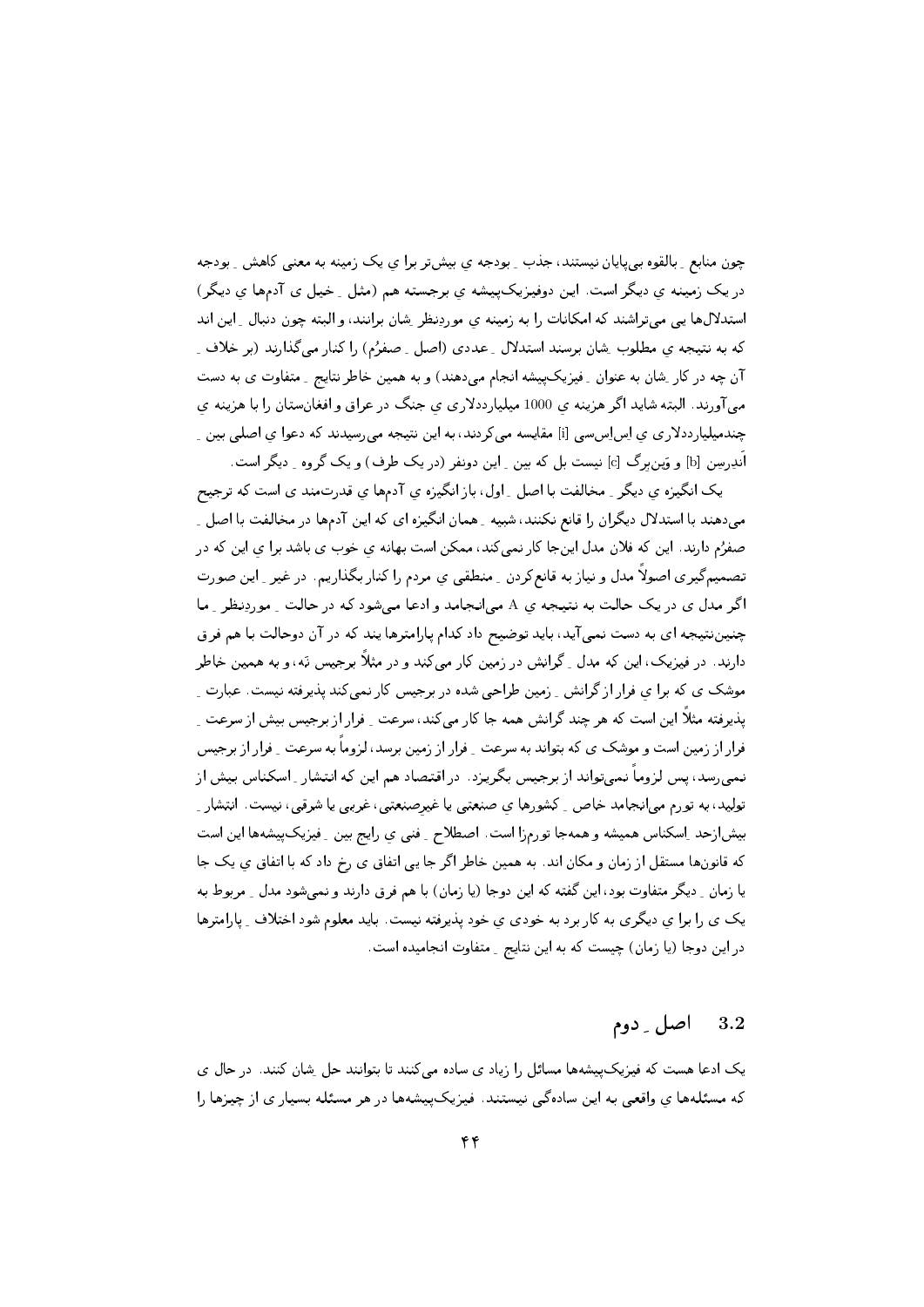کنار میگذارند، در حال ی که در زندهگی ی واقعی باید همه ی پارامترها را در نظر گرفت. فیزیک جزئی نگر است، در حال ی که برا ی حل ِ خیل ی مسئلهها باید کلی نگر بود. رضا منصوری [k] از رواج دهندهها ي اين نگرش است. او مي گويد [13]:

ما کمابیش با پیچیدهگی ی علم ِ فیزیک آشنا شده ایم، اما فراموش میکنیم بحثها ی جامعهشناسانه ی علم هم، حتا گپها ی روزمره در محیط پیژوهشی هم که معمولاً از این جنس است، از نوع ی قواعد \_ علمی تبعیت میکند که نشناختن یا دستِکمگرفتن \_ آن تبعات ِ هولناک ی ممکن است داشته باشد. بی جهت نیست علم ِ روانشناسی پیش رفت کرده و مشاوران درآمدها ی کلان ی دارند. اگر به عنوان ِ فیزیکدان ی جدی و پویا به این جنبهها ی زندهگی و گفتوگوها ی محیط ِ پژوهشی توجه نکنیم نباید ادعا یپی بیش از فیزیکدانبودن بکنیم، مثلاً نباید ادعا ی مدیریت \_ پژوهش، در هر سطح ی، داشته باشیم؛ نباید رسالت ی در نوشتهها یِ خود ببینیم؛ نباید نقش ِ دانا در امور ِ پژوهشی را بازی کنیم. بپذیریم که در امور ی غیر از پژوهش ِ فیزیک ساده هستیم، ساده در دنیا یی بسیار پیچیده! ما در فیزیک فرا میگیریم که فروکاستگرا باشیم؛ اما دنیا، حتا دنیا ی کوچک ِ پژوهشگاه، و درک ِ آن ظاهراً از قواعد ِ دیگر ی پی روی می کند. نَهتنها جامعهشناسان، که زیستشناسان هم، این روش ِ فروکاستگرایی ی علم ِ فیزیک را نمی پذیرند، حالا هر چه هم وَین برگ فریاد بزند اشتباه می کنند!

من، فبي نفسه، ياد گرفته ام و يذيرفته ام كه در همه ي امور \_ زندهگي يَم، به جز پژوهش در علم ِ فیزیک، کل،گر باشم و به تعبیر ی پادفروکاستگرا. به نظر َ م می رسد از این طریق پیچیدهگیها ی مدیریتی و اجرایی را بهتر درک میکنم. تجربه ی خود َ م نشان داده است که از این طریق مسئلهها را بهتر توانسته ام حل کنم. در هر صورت هر کس دل َ ش به حال ِ آینده ی فیزیک، حتا در یک محیط ِ کوچک مانند ِ پژوهشگاه ِ دانش ها ی بنیادی یا یک دانش گاه می سوزد، بهتر است کم ی تئمل کند و به قیاس پژوهش ِ فیزیک گاز ندهد، آهسته با تئمل براند. پژوهشگاه ویژوهشکده ی فیزیک هفده سال طول کشیده است به اینجا رسیده است، و قبل از آن حدود 15 سال از ایده تا تئسیس ِ آن طول کشیده است.

این گونه است که ما یاد میگیریم علم، تفکر ِ علمی و مدرنیت، را وارد ِ زندهگی یمان بکنیم. نباشد که یک جنبه ی زندهگی ی ما، پژوهش ِ فیزیک، رشد کند، اما جنبهها ی دیگر ِ فعالیت ِ انسانی ی ما در نوباوهگی ی تاریخی بماند. این طور ی بعید است بتوانیم جَو ِ علمی در محیط ی کوچک، چه رسد به محیط ِ کشور، ایجاد کنیم. تنها به گیها ی خصوصی و قطبیدن ِ اطراف ِمان کمک میکنیم. بلوغ اول ین و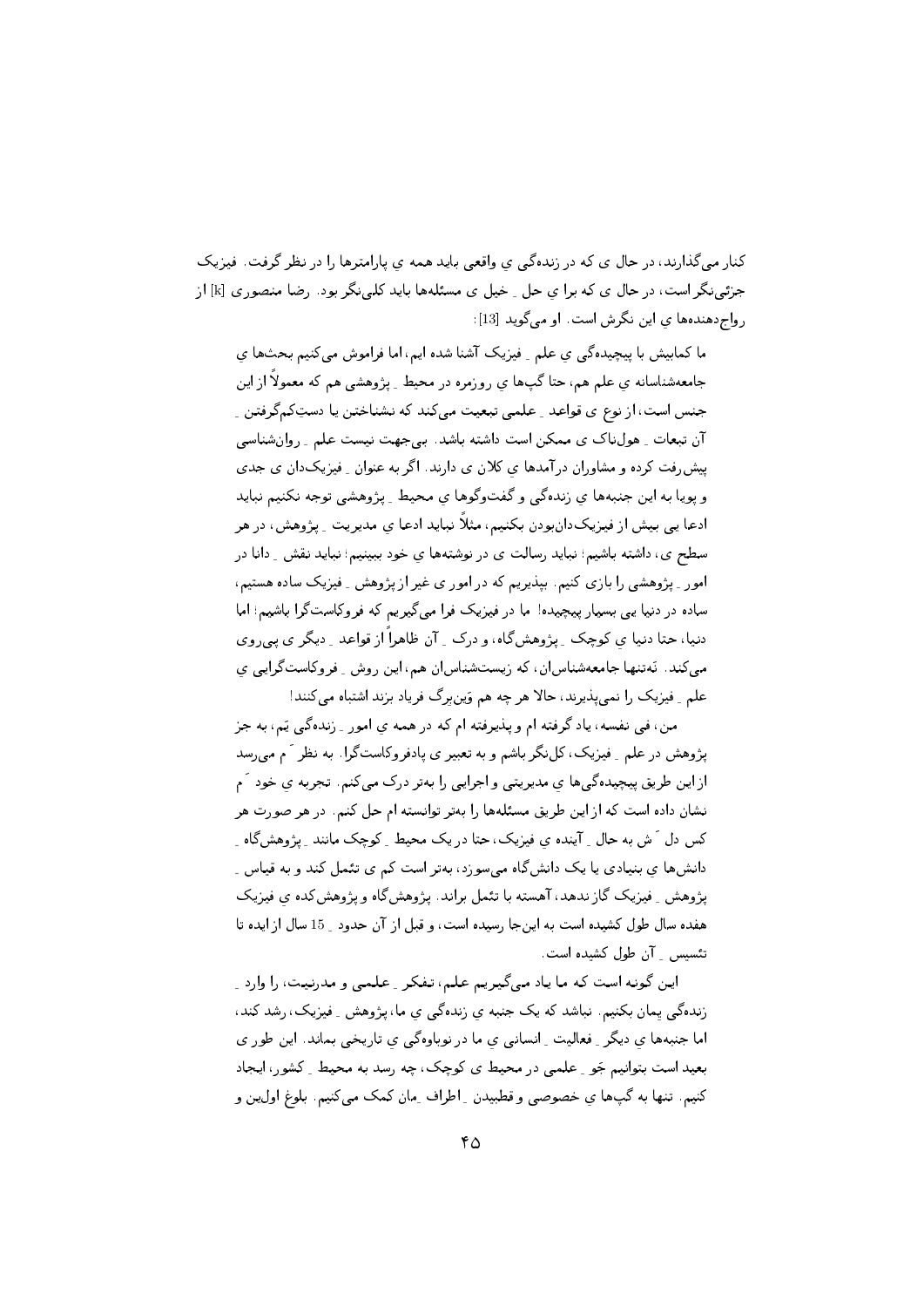اساسی ترین شرط \_ تئثیر گذاری است!

منصوری [k] می گوید روش ی که برا ی حل به مسئلهها ی فیزیک به کار می برد یا روش ی که برا ی حل \_ بقیه ی مسئلهها به کار می برد فرق دارد. در مسئلهها ی دسته ی اول فروکاستگرا است و در مسئلهها ی دسته ی دوم یادفروکاستگرا. دستِکم اینجا، منصوری [k] فروکاستگرایی [a] را بهطور صريح به معنى ي اصل \_ دوم (حذف \_ بعض ي پارامترها) به كار مىبرد. البته اين كه مى گويد چیزها یی هستند که از قاعدهها ی دیگر ی تبعیت میکنند را میشود اشاره به اصل ِ اول (نقد ِ آن) گرفت. من در این متن اشاره ای به اصل \_ صفرُم نمیبینم.

آن چه در نهایت می خواهم نشان دهم این است که با پذیرش ِ اصل ِ صفرُم، پذیرش ِ اصل ِ دوم اجتنابناپذیر می شود. اساس ِ استدلال َ م هم محدودیت ِ امکانات ِ محاسبه است. ما قرار است از یک سیستم نتیجه یِ عددی به دست آوریم. همه ی ابزارها ی محاسباتی یمان محدود است. یعنی هر کار کنیم نمیشود تعداد <sub>-</sub> بی2پایان ی پارامتر را در نظر گرفت، یا تعداد <sub>-</sub> بی2پایان ی محاسبه انجام داد. پس روشن است که باید تعداد ی پارامتر را بر گزینیم. تا اینجا راه ی غیر از آن چه در فیزیک به کار میرود نیست. ممکن است گفته شود در مسئلهها ی مثلاً اجتماعی، درست است که نمی شود همه ی پارامترها را در نظر گرفت، اما بر خلاف ِ فیزیک باید تا حد ِ امکان تعداد ِ بیشتر ی پارامتر را در نظر گرفت. اما این گفته اطلاعات ی ندارد. در فیزیک هم می دانند هر چه تعداد ِ بیش تر ی پارامتر را در نظر بگیرند نتیجه ی دقیقتر ی به دست می آید. اما یک ضربالمثل هم هست که میگوید هر چه پول بدهی آش می خوری . افزایش ِ تعداد ِ پارامترها یبی که در نظر می گیریم هزینه دارد، و باید حساب کرد این افزایش به هزینه اَش می|رزد یا نَه. گاه ی وضع از این هم بدتر است: ممکن است واردکردن ِ بعض ی پارامترها هزينه اَش از كل ِ سرمايه ي موجود بيشتر باشد. يک مثال از اين نوع پيشبينی ي وضع ِ هوا است. معادلهها ي حاكم بر وضع ٍ هوا مدتها است شناخته شده اند و شكل ٍ ظاهري پِشان هم پيچيده نمی نماید. اما حل ِ این معادلهها ابزار ِ محاسباتی یی می خواهد که تا یکی دودهه پیش در دست رس نبود . نتیجه این شد که این معادلات را ساده کردند تا بتوانند حل ِ شان کنند. پیش بینی ها یی که بر اساس ِ این معادلات ِ سادهشده انجام میشد دقیق نبود، به ویژه در درازمدت. علت هم همان ی است که انتظار می رود: مدل زیادی ساده شده بود. اما همان مدل ِ زیادیسادهشده بهتر از هیچ بود. حالا که کامپیوترها ی قویتر ی داریم لزوم ی ندارد مدل را تا آن حد ساده کنیم، و نتیجه پیشبینیها ی دقیقتر است. این که هواشناسها ی چند دهه پیش مدل ِشان را ساده میکردند از سر ِ سیری یا ناآگاهی نبود. کار ِ بهتر ی از دست ِشان بر نمی آمد. اگر همان موقع کس ی به آنها انتقاد میکرد که علت ِ بدی یِ پیش بینیها این است که پارامترها ی زیاد ی را کنار گذاشته اند، انتقاد درست می بود و در همان حال بیفایده. این بهترین کار ی بود که آن موقع از مردم بر می آمد، و روش ِ غیرفیزیکی یا یادفروکاست گرایانه ای هم نبود که این مشکل را نداشته باشد.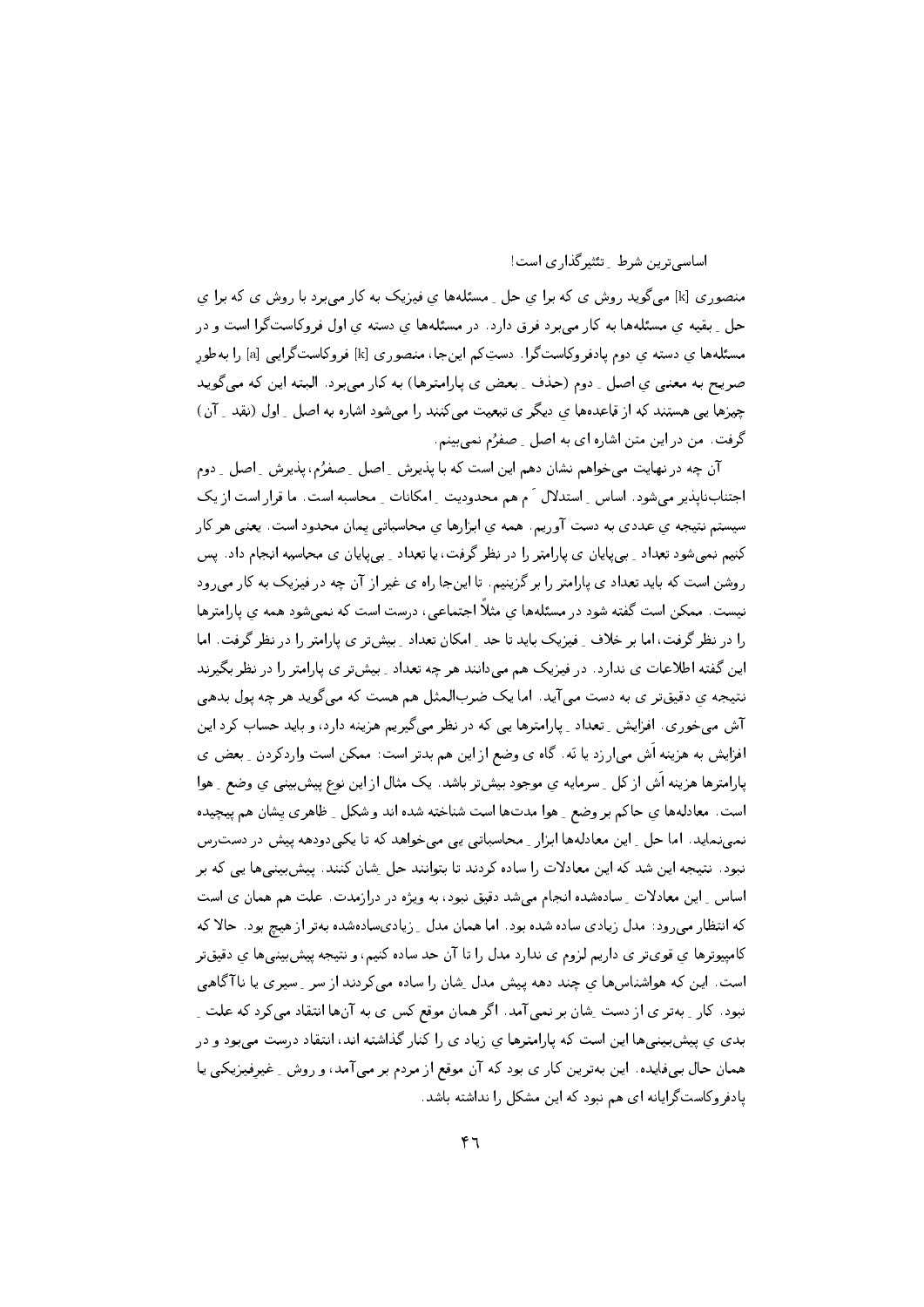یک اشکال ِ دیگر به اصل ِ دوم (یا شاید همان اشکال ِ قبلی به بیان ی دیگر) این است که فروکاستگرایی [a] (یا جزئی نگری) به این می|نجامد که بعض ی پدیدهها دیده نشوند. مثال ی که برا ی این ذکر می شود پدیده ی آشوب است. آشوب، به بیان ۱ ِساده این است که تحول ۱ یک سیستم بهشدت به حالت ِ اولیه ی آن سیستم وابسته باشد. پس خطا یی هر قدر کوچک در حالت ِ اولیه، سرانجام به خطا یی بزرگ در حالت ِ سیستم می|نجامد، و عملاً سیستم را پیش بینی ناپذیر می کند. چنینخطاها یبی در حالت <sub>-</sub> اولیه همیشه هستند، چه به خاطر <sub>-</sub> خطا در سنجش و چه به خاطر <sub>-</sub> خطا ی محاسباتی . پس چنین سیستمها یی در درازمدت پیش بینی نایذیر اند. باز هم هواشناسی مثال ی از این سیستمها است. میگویند ممکن است بالزدن ـ یک پروانه، در درازمدت به یک توفان بینجامد. به همین خاطر نَه حالا که هیچ وقت قدرت ِ پیشبینی ی درازمدت ِ هوا را نخواهیم داشت.

من ربط ِ این به روش ِ فیزیکی (فروکاستگرایانه) را نمی فهمم. آیا سیستمها ی آشوبناک را به روش ی غیرفروکاستگرایانه بررسی میکنند؟ آیا یادفروکاستگرایان راه ی سراغ دارند که اثر ِ بال زدن \_ پروانه بر توفان را در نظر بگیرند و برا ی وضع \_ هوا پیش بینی ی درازمدت \_ معتبر انجام دهند؟ روشن است که جواب 1 این سئال ها منفی است.

شاید منظور این است که پیش از کشف ِ پدیده ی آشوب تصور میشد هر سیستم ی را میشود با دقت ِ دلبخواه پیشبینی کرد، و حالا چنین تصور نمیشود. این درست است ولی خود ِ آشوب را فیزیکپیشهها و ریاضیپیشهها کشف کردند و حالا هم بهتر از دیگران میدانند پی آمدها ی این پدیده چیست. این تغییرتصور اول ین بار نیست که رخ داده و بعید است آخرین بار هم باشد. پیش از کوانتم مکانیک تصور میشد برا ی توصیف ِ سیستمها ی مکانیکی باید مسیر ِ ذرهها ی سازنده یشان را به دست آورد، و چنینهدف ی علیالاصول دستیافتنی است. کوانتممکانیک این تصور را کاملاً به هم ریخت، معادلات ِ حاکم بر سیستمها را هم تغییر داد. حتا این خواسته را که نتیجه ی آزمایشها با يقين معلوم باشد ناموجه (دستنيافتني) شمرد. ولي هيچ يک از اينها به کنارگذاشتن ِ سهاصل ِ فروکاستگرایی [a] در فیزیک نینجامید. نتیجه ای که من از این رخدادها میگیرم این است که در فیزیک مدلها و تصورها بهروز می شوند و پیش می آید که مدلها یی که درست (بهتر است بگویم مفید) می پنداشتیم ِ شان را کنار بگذاریم. این را خود ِ فیزیک پیشهها هم می پذیرند، اما نکته اینجا است که دستِکم تا کنون کس ی راه ی عملی پیش ننهاده که این مشکلات (اگر اینها مشکل اند) را نداشته باشد.

شاید هم منظور از ارتباطدادن \_ آشوب با فروکاستگرایی این باشد که حالا معلوم شده سیستمها یی هستند که تغییر ی هر چند اندک در توصیف ِ آنها (از جمله کنارگذاشتن ِ پارامترها یی ظاهراً بے ٖاهمیت) به پیش بینی ها یی کاملاً نادرست میانجامد. پس نباید هیچ پارامتر ی را حذف کرد. این که ممکن است حذف ِ بعض ی پارامترها از توصیف ِ بعض ی سیستمها به پیش پینیها یی نادرست (البته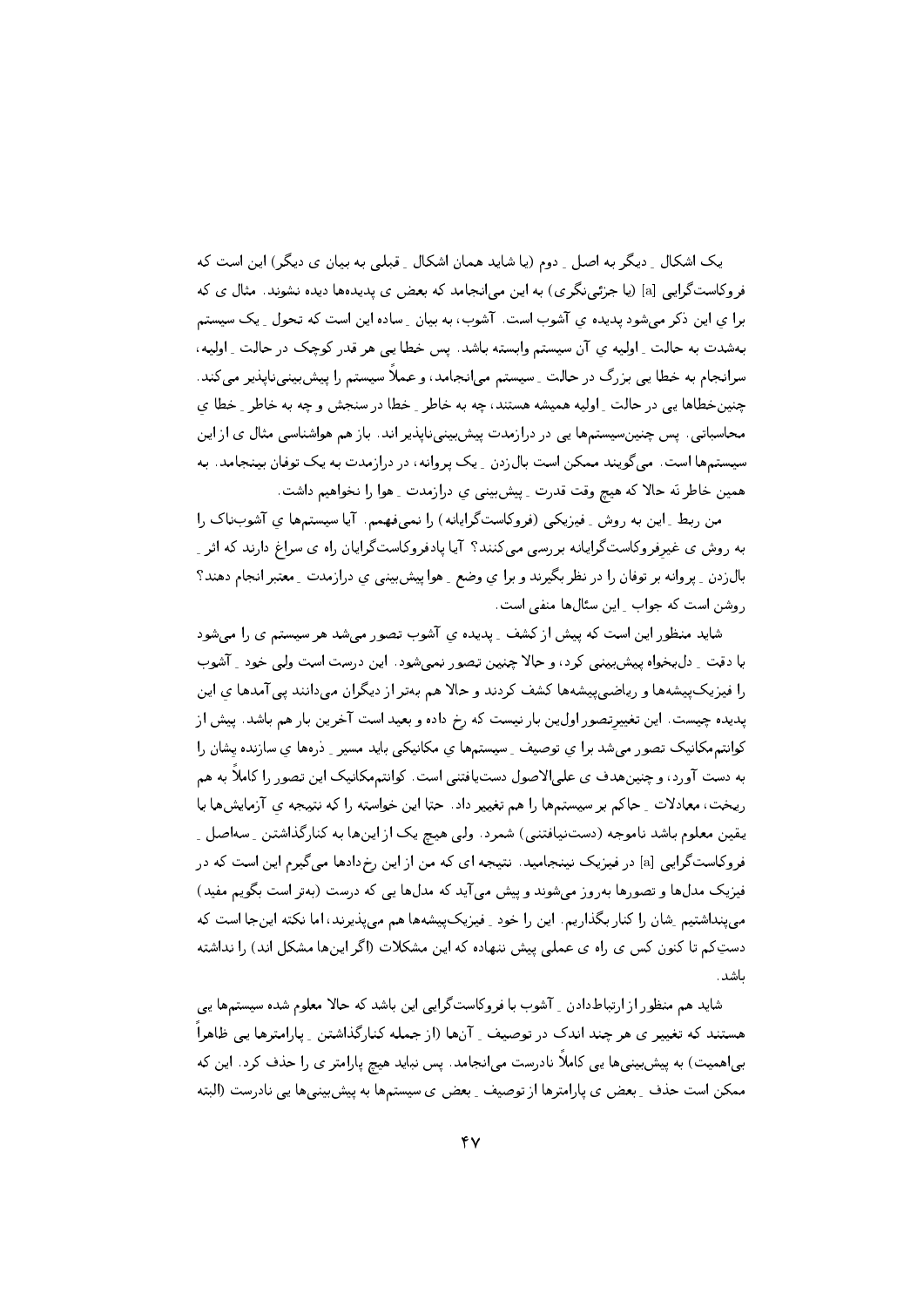در درازمدت) بینجامد درست است، اما اگر راه ی نباشد که همه ی پارامترها را در نظر بگیریم چه باید کرد؟ جز این است که باید بکوشیم پارامترها یی که اثر ِ تعیینکننده دارند را بشناسیم، و این که حساب کنیم (یا تخمین برنیم) مقیاس ِ زمانی ی درستی ی پیش بینیها چیست؟ اصولاً مگر می شود مطمئن شد همه ی پارامترها در نظر گرفته شده اند؟

منصوری [k] از این که آدمها بسیط فکر میکنند (همه ی پارامترها را در نظر نمی گیرند) مثالها ی دیگر ی هم می آورد که ارتباطدادن ِ شان به فروکاستگرایی [a] را حتا کمتر از موارد ِ پیش میفهمم (اگر منظور َ ش این است). مثلاً در صفحه ی 115 از [7] آمده

... شعار ِ خوب ِ کوچکشدن ِ بدنه ی دولت به این تبدیل میشود که بخش نامه می شود که همه ی دستگاهها ی دولتی ده تا بیست درصد <sub>-</sub> کارمندان را کاهش دهند. چرا اگر قرار است دولت کارمندان آش را کم کند، باید هر سازمان ده درصد کم کند؟ شاید لازم باشد وزارت \_ کشاورزي چهل درصد کاهش دهد و وزارت \_ علوم بيست درصد افزايش دهد؛ ولی هیچ منطق ی نیست و این بیانگر ِ این است که مدیران ی که چنینسیاست ی را اجرا می کنند، بسیط فکر نمی کنند [می کنند]، ذهن ِ شان پیچیده نیست ...

اشکال ی که منصوری [k] طرح میکند این است که اگر قرار باشد مجموع ِ چند عدد در ضریب ی ضرب شود، لازم نیست تکتک ِ آن عددها در این ضریب ضرب شوند، که کاملاً درست است. اما اگر منظور از بسیطفکرکردن همان تفکر <sub>-</sub> فروکاستگرایانه (به هر یک از معنبیها ی بالا است) نمبیفهمم این تصور ِ نادرست (که باید همه ی عددها را در آن ضریب ضرب کرد) چه ربط ی به فروکاستگرایی [a] دارد. باز فکر می کنم آنها یی که فروکاستگرایی [a] را به کار میبرند بهتر از دیگران این قضیه را مے ردانند.

در واقع بر خلاف \_ آنچه شايد يادفروكاستگرايان (به معنىي ي اصل \_ دوم) بگويند، اهميت \_ اصل ِ دوم در سیستمها ی پیچیده حتا بیش از اهمیت ِ آن در سیستمها ی ساده است. تعداد ِ پارامترها، در سیستمها ی پیچیده بیشتر است تا در سیستمها ی ساده. پس این که همه ی پارامترها ی درگیر را وارد کنیم، در سیستمها ی پیچیده حتا غیرعملیتر است تا در سیستمها ی ساده. مثلاً در ترمودینامیک به جا ی این که انرژی ی تکتک ِ ذرات را بررسی کنند از کمیت ِ دما استفاده میکنند که معیار ی است از میان گین ِ انرژی ی سیستمها یی که از نظر ِ ماکروسکیی یکسان اند.

خلاصه، فكر مي كنم يذيرش \_ اصل \_ دوم نتيجه ى اجتناب نايذير \_ يذيرش \_ اصل \_ صفرُم است، و فروکاستگرایان هم برا ی هر مسئله ای تا جا یی که می توانند تعداد \_ بیش تر ی پارامتر را در نظر می گیرند. به این ترتیب نمیفهمم منظور ِ منصوری [k] که میگوید جز فیزیک کلنگر است و میکوشد تعداد ِ زیاد ی پارامتر را در نظر بگیرد چیست. یعنی فرق ِ روش ی که او پیش مینهد با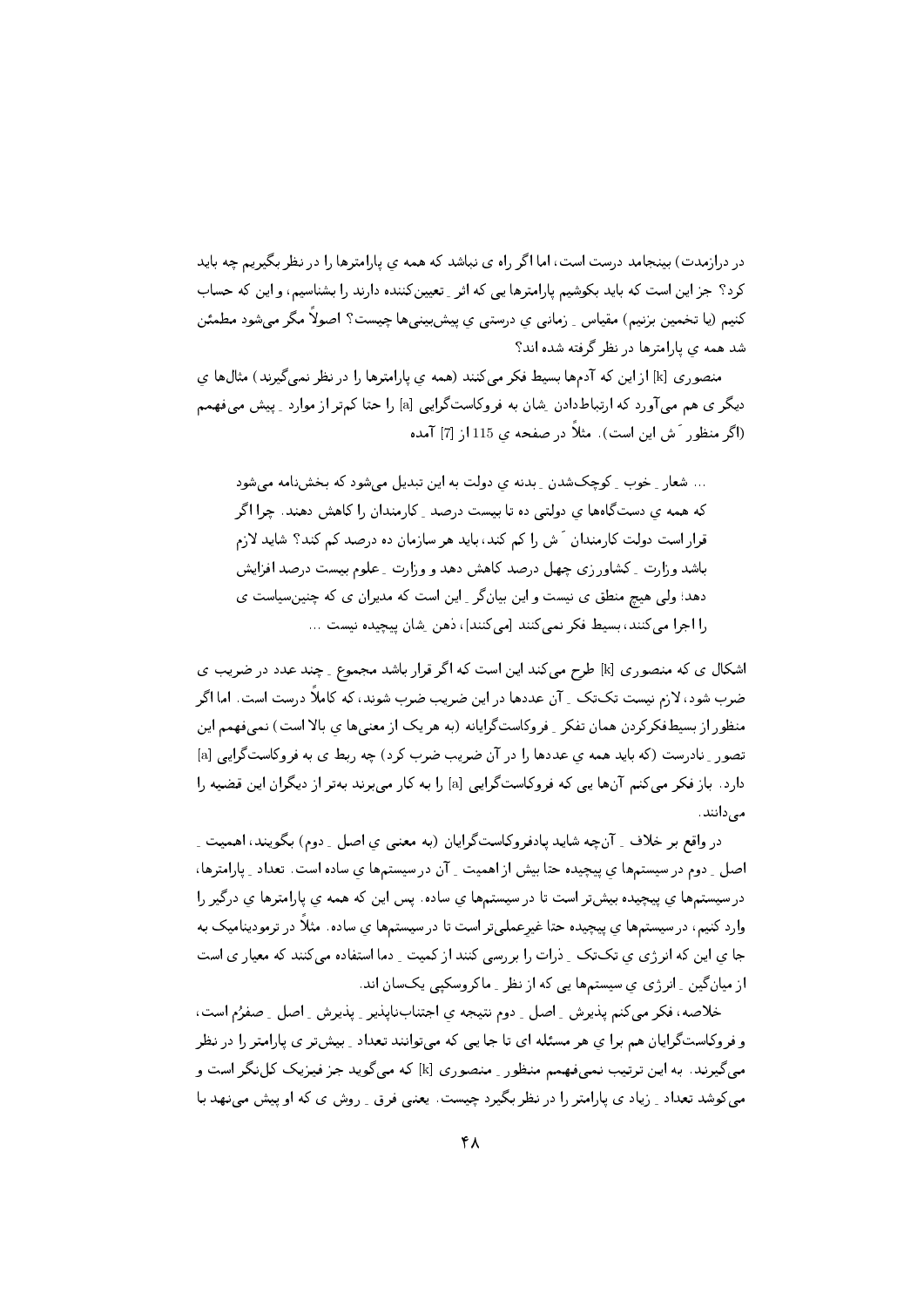فروکاستگرایبی [a] (به معنبی ی دوم) چیست. در واقع ِ خود ِ منصوری [k] هم در جا یبی (صفحه ی 35 از [7]) می پذیرد که جای گزین ی برا ی فروکاستگرایی [a] پیش ننهاده:

من هیچ دانشمند ی را ندیدم که یادفروکاستگرا باشد؛ نَه در اقتصاد و نَه در جاها ی دیگر. آنها یی که در زیستشناسی این بحثها را مطرح کرده اند، فقط در مرحله ی تصور اند و هنوز نمیتوانند به عنوان <sub>-</sub> دانشمندان و متخصصان <sub>-</sub> ایاد]فروکاستگرا مطرح باشند. من خود آم خیل ی به این مبحث علاقه دارم؛ گر چه در بحث ِ توسعه ي ايران كوشيده ام نظرها ي خود را مبتنى بر اصل \_ زيستارگرايى، كه نوع ي پادفروکاستگرایی است، مطرح کنم؛ ولی هنوز نمیتوانم بگویم اگر ما در فیزیک پادفروکاستگرا باشیم چهگونه باید نظریه بسازیم. هیچ کس نمیداند و این فقط به عنوان ِ اشکال ِ پیداشده ای در طرحها ی علمی مطرح میشود. در اقتصاد، هیچ اقتصاددان ی ندیده ام که خود آش ادعا کند پادفروکاستگرا است؛ اگر به من معرفی کنيد خوشحال مي شوم.

اگر تعبیر ِ من از عبارت ِ بالا درست باشد، آنگاه فرق ی که این عبارت با ادعا ی اجتنابنایذپربودن ِ اصل \_ دوم در صورت \_ پذیرش \_ اصل \_ صفرُم دارد این است که منصوری [k] می پذیرد جایگزین ی برا ی اصل ِ دوم نیافته، و ادعا ی من کم ی قویتر است: جایگزین نَه تنها تا کنون پیدا نشده، در آينده هم ييدا نخواهد شد.

# 4 جمع بندی

به نظر ِ من ریاضیات و تجربه تنهاراه ِ بیان و اثبات ِ ادعاها مستقل از شخص است (فروکاستگرایی به معنی ی صفرُم). پی آمد <sub>-</sub> پذیرش <sub>-</sub> این آن است که در توصیف <sub>-</sub> هر سیستم باید پارامترها یی انتخاب کرد و بر اساس ِ آنها برا ی سیستم مدلسازی کرد. هر چه تعداد ِ این پارامترها بیشتر باشد، توصیف ِ دقیقتر ی به دست می آید و البته کار هم سختتر میشود (فروکاستگرایی به معنی ی دوم). تجربه نشان داده كوشش برا ي استنتاج \_ مدل برا ي سيستمها بر اساس \_ تعداد \_ كم ى قانون \_ جهان شمول مفيد است (فروكاستگرايي به معنى ي اول).

در باره ی انگیزه برا ی مخالفت با فروکاستگرایی، اثبات ِ ادعاها پَم ساده نیست چون راه ی برا ی تشخیص \_ آن چه در ذهن \_ مردم میىگذرد نمىشناسم. اما فكر مى كنم بعض ىها دوست دارند به نتیجه ی خاص ی برسند که لزوماً از استدلال و تجربه به دست نمبی آید (و شاید استدلال و تجربه به نتیجه ای متضاد با آن چه مطلوب ِشان است بینجامد). اما ضمناً کس ی جایگزین ی برا ی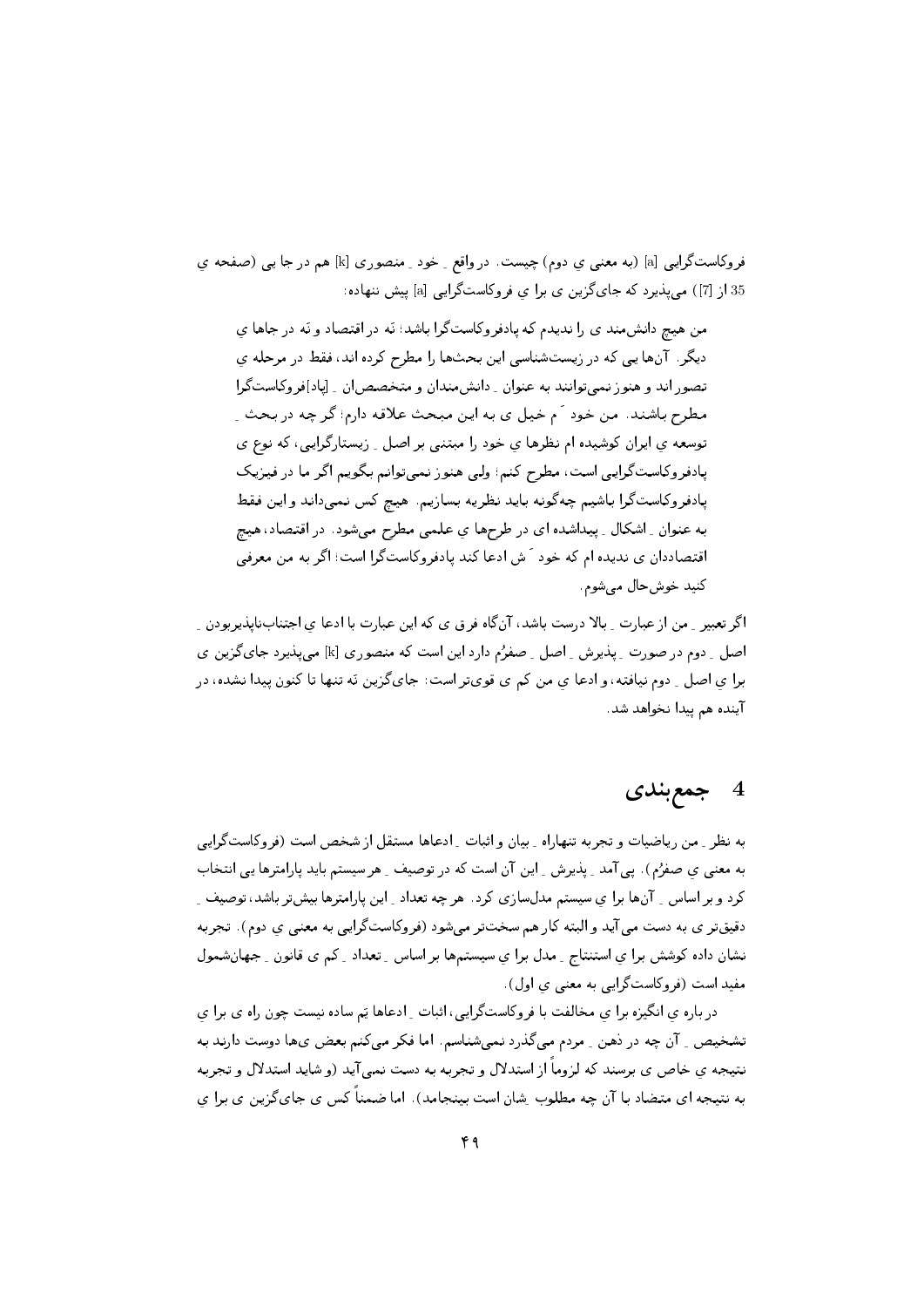عروفسف برابع، الجديد الله التجميع المستقبل المستقبل المستقبل المستقبل المستقبل المستقبل المستقبل المستقبل المس الخبي (الكراسوية الخب يبي عرض الإنجلسية المستنبس التعبير للعبيم في الن روس إلا عياس بين النواع المستنب

5 مرجع**ها** 

 $\rm{XM}\text{-}002~(2004/02/05)$  محمد خرمی ؛ " فیزیک ریاضی چیست ؟" ،

- [2] Philip Warren Anderson; "more is different"; Science **177** (1972) 393
- [3] Philip Warren Anderson; "against reductionism"; Physics World (November 2006) 10
- [4] Steven Weinberg; "dreams of a final theory" (Pantheon Books, 1992)
- [5] Steven Weinberg; "reductionsim redux"; The New York Review of Books **42**, 15 (5 October 1995)

9- 2<9 "5 9\$; " .<- " % C; :}~ 0 " w" # - X# 6 P -& l>R

- 0 Q & .< 5& 7 6 0 " w" # X# 9 -g&W <- " 
; ,3? 7 ام وز" (ديبايه، ١٣٨٦)
- [8] Aristotle; "Physics", (Oxford University Press, 1996)
- [9] Galileo Galilei; "Dialogue concerning the two chief world systems", (Modern Library, 2001)
- [10] Isaac Newton; "The Principia (mathematical principles of natural philosophy", (University of California Press, 1999)
- [11] "Hidden costs raise' US war price", http://news.bbc.co.uk/2/hi/americas/7092053.stm (13 November 2007)
- [12] Jeffrey Mervis, "U.S. says no to next global test of advanced math, science students", Science **317**, 5846 (28 September 2007) 1851
- [13] http://hamvarda.blogspot.com/2007/08/blog-post 28.html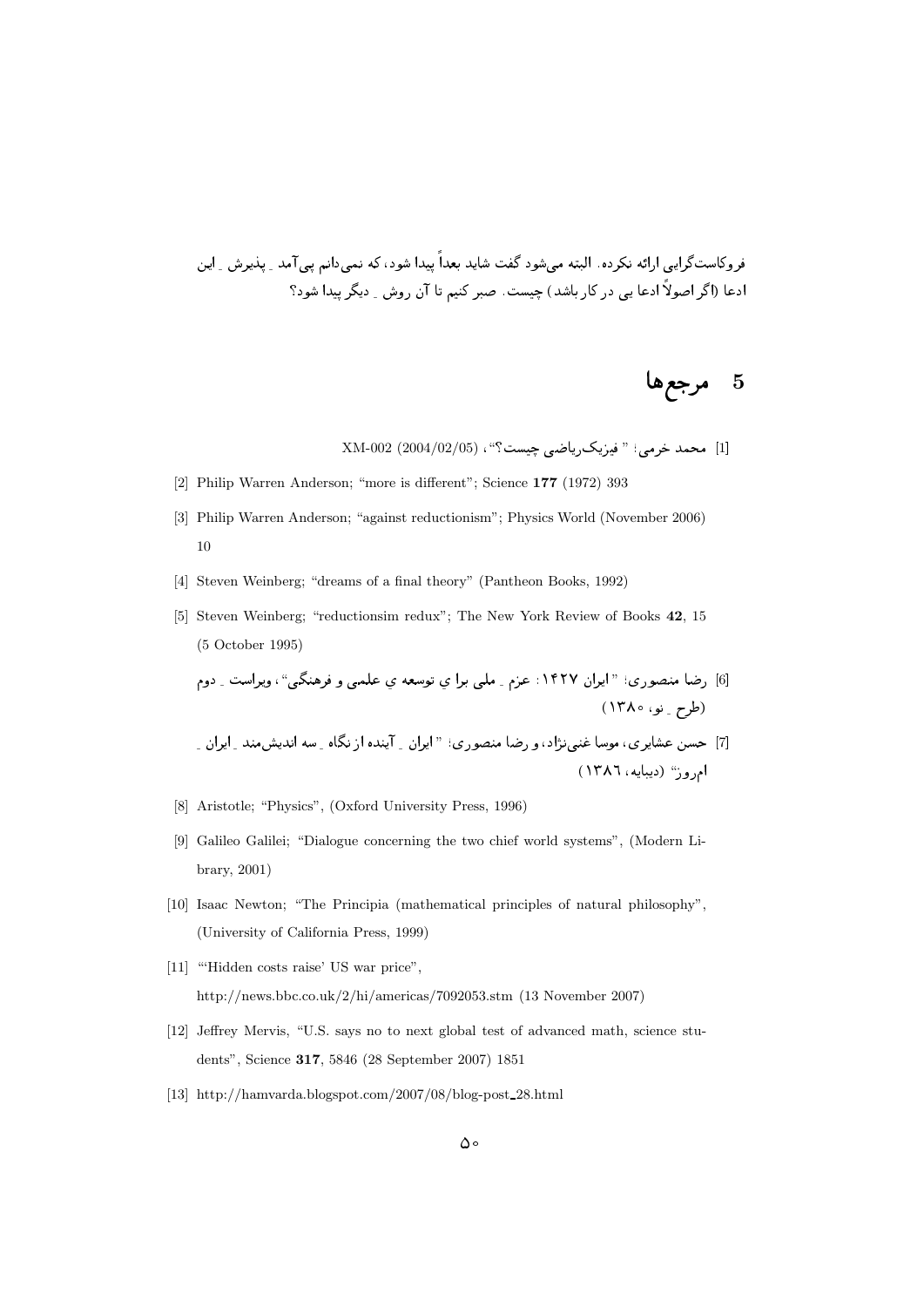# 6 اسمها *ي* خاص، واژەنامە

- [a] reductionism
- [b] Philip Warren Anderson  $(1923/12/13 )$
- [c] Steven Weinberg  $(1933/05/03 )$
- [d] Nobel
- [e] Nevill Francis Mott (1905/09/30 1996/08/08)
- [f] John Hasbrouck van Vleck (1899/03/13 1980/10/27)
- [g] Sheldon Lee Glashow  $(1932/12/05 )$
- [h] Abdus Salam (1926/01/29 1996/11/21)
- [i] Superconducting Super Collider (SSC)
- [i] antireductionism
- [k] Reza Mansouri (1948/01/08 )
- [l] Aristotelis (384 BCE– 322 BCE)
- [m] Galileo Galilei (1564/02/15 1642/01/08)
- [n] Wolfgang Pauli (1900/04/25 1958/12/15)
- [o] Isaac Newton (1643/01/03 1727/03/31)
- [p] Urbain Jean Joseph Le Verrier (1811/03/11 1877/09/23)
- [q] John Couch Adams (1819/06/05 1892/01/21)
- [r] Benjamin Franklin (1706/01/17 1790/04/17)
- [s] Hans Christian Ørsted (1777/08/14 1851/03/09)
- [t] Antoine-Laurent de Lavoisier (1743/08/26 1794/05/08)
- [u] John Dalton (1766/09/06 1844/08/27)
- [v] Lorenzo Romano Amedeo Carlo Avogadro (1776/08/09 1856/08/09)
- [w] Stanislao Cannizzaro (1826/08/13 1910/05/10)
- [x] Joseph John Thomson  $(1856/12/18 1940/08/30)$
- [y] Ernest Rutherford (1971/08/30 1937/10/19)
- [z] vis vitalis